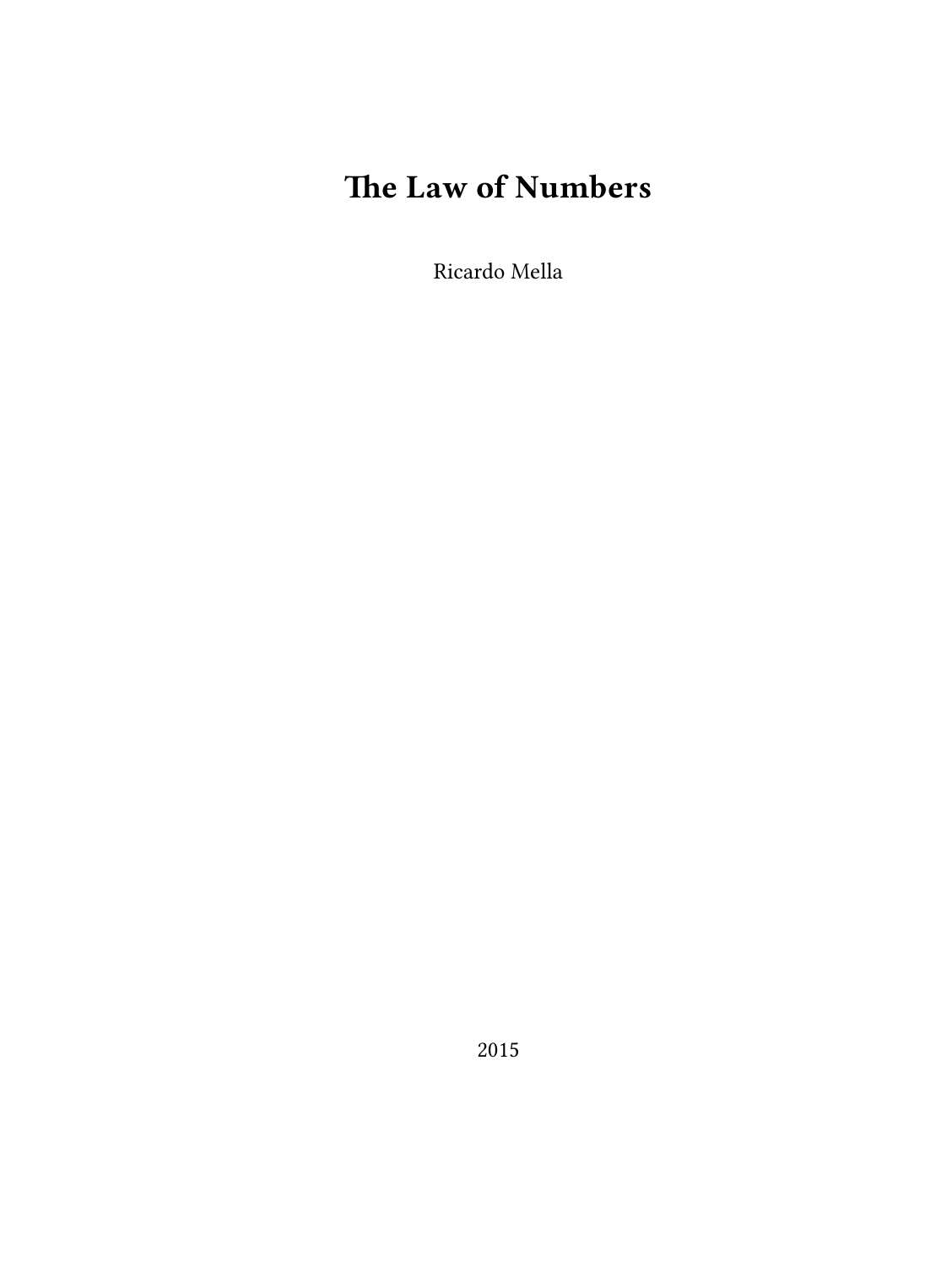## **Contents**

|                                                                                                                                                                                                                                                                                             | 3              |
|---------------------------------------------------------------------------------------------------------------------------------------------------------------------------------------------------------------------------------------------------------------------------------------------|----------------|
| $I$ – Superstition and the fraudulence of voting                                                                                                                                                                                                                                            | $\overline{4}$ |
| $II$ – Fictional majorities and the fallacies of parliamentary votes                                                                                                                                                                                                                        | 6              |
| $III$ – Reason not the preserve of majorities, but intelligence built through the<br>exercise of freedom. The law-making function is negative and centralistic; free<br>consent boosts autonomy and vitality. The affliction lies in law per se and no<br>amount of tinkering can alter it. | 11             |
| $IV - Examples$ and errors of the law of majorities                                                                                                                                                                                                                                         | 15             |
| V-Social righteousness and free personality                                                                                                                                                                                                                                                 | 17             |
| VI – Legislated social rights lead to disintegration. Respect for man the driving,<br>cohesive principle. Reason and free agreement rather than law and suffrage                                                                                                                            | 20             |
| VII – The exercise and practice of association founded upon trial and error                                                                                                                                                                                                                 | 23             |
| VIII - Against divisive, coercive authority: the unfettered exercise of intelligence<br>as a creative, organising influence                                                                                                                                                                 | 28             |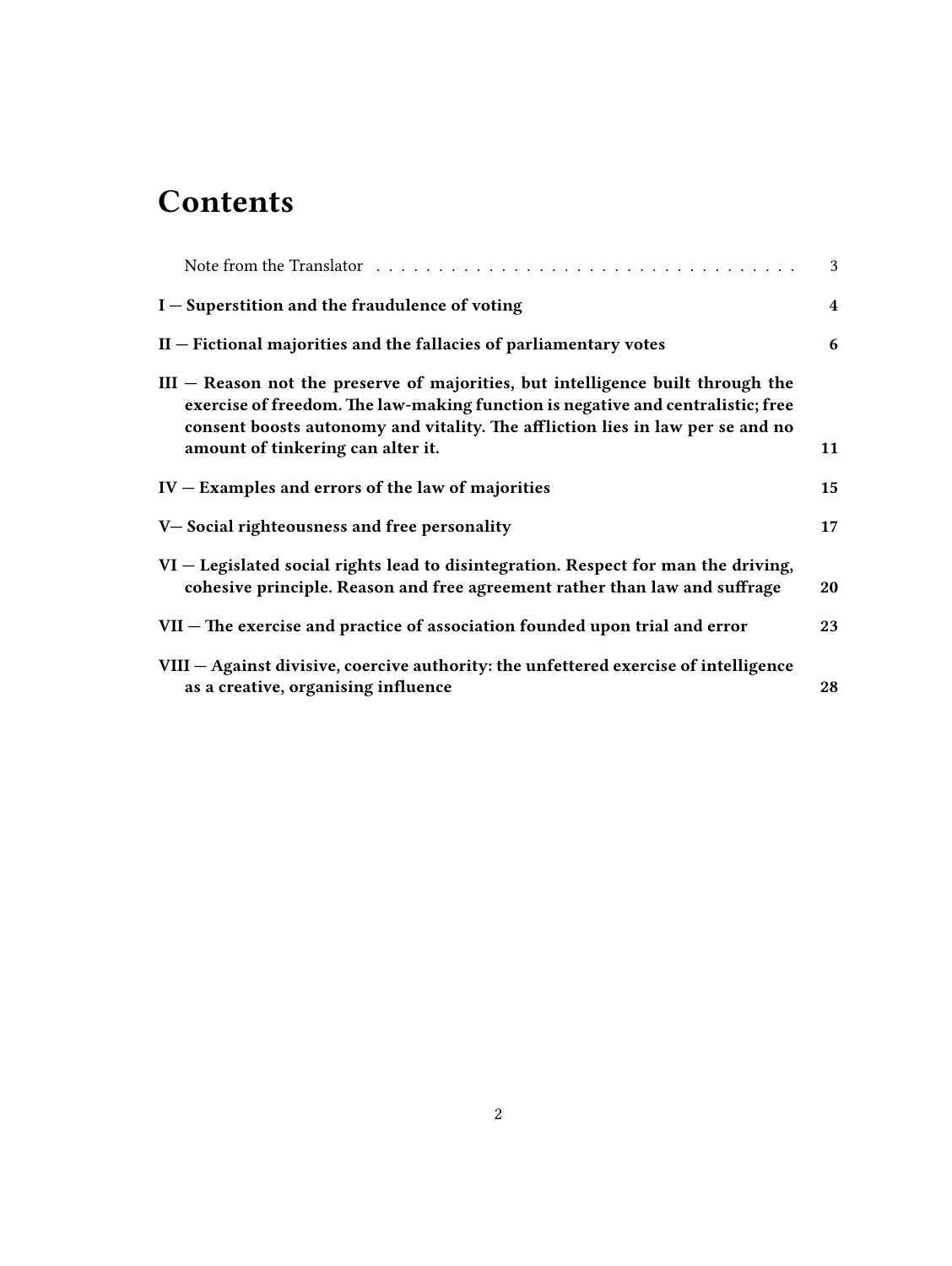#### <span id="page-2-0"></span>**Note from the Translator**

Ricardo Mella Cea (1861–1925), one of the first writers, intellectuals and anarchist activists of the late 19<sup>th</sup> and early 20<sup>th</sup> centuries in Spain, was considered to be one of the deepest, most penetrating and most lucid of the Spanish anarchist thinkers. In this work he addresses the question of voting and the nature of parliamentary democracy.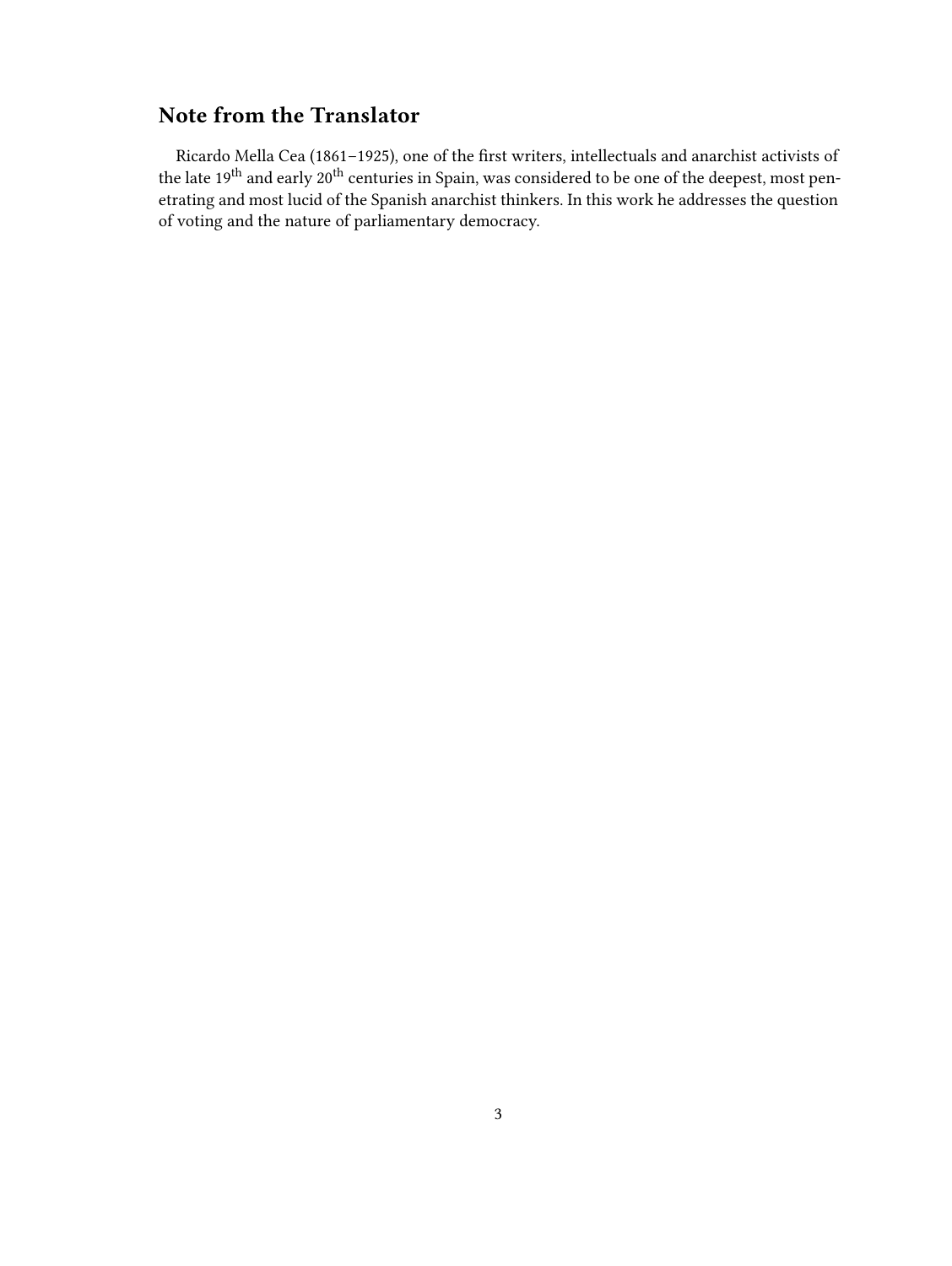### <span id="page-3-0"></span>**I — Superstition and the fraudulence of voting**

Spencer has it that the great political superstition of the divine right of kings has been replaced by the great political superstition of the divine right of parliaments. He goes on to say, "The anointing oil seems to have switched undetected from one head to many, consecrating them and their rights."

Let us take a look at the great superstition which drew such eloquent words from the premier positive philosopher.

Whether we are talking about monarchies or republics, the origin of parliament is the will of the majority, in theory at any rate. At the same time, the supremacy of the greater number rests upon its incontrovertible right to govern everyone, directly or indirectly. The claim is — and the querying of it is scarcely tolerated  $-$  that the majority is more far-sighted on every issue than the minority and that, since all men have much in common, it is only reasonable and necessary that the majority should determine how and in what manner general purposes are to be served.

From which flows a series of strictly precise consequences.

The majority among the inhabitants of a country is entitled to regulate the political, religious, economic, artistic and scientific life of society as a whole. Enjoys an all-encompassing right to decide upon all matters and deal with them as its knowledge and understanding suggest. Is entitled to affirm and deny whatsoever it pleases at any point, tearing down one day's handiwork the very next day. In politics, to lay down the law and rules from which no one is exempt. In economics, it determines and fashions changes, governs production and consumption and enables or rules out cheap living, depending upon how it feels at the time. In religion, it overrules every conscience and imposes dogma on everyone on pain of severe punishment and by means of burdensome taxation. In the arts and sciences, it exercises a monopoly on education and affords the official truth privileged status.

It determines and sets the rules of hygiene and moral behaviour to be observed, which social roles behove the group and which the individual, the conditions in which work is to be done, wealth acquired, assets seized, things altered and persons related to. Finally, to cap it all, it rewards and punishes and acts as accuser, lawyer and judge, an almighty god whose reach extends everywhere, who arranges everything and above all stands guard over everything, watchful and jealous.

There is no exaggeration in these deductions once it has been accepted that the law of numbers is the supreme law.

But, since majorities cannot accomplish so many things unaided, since they cannot possibly handle such a variety of issues on a daily basis, of necessity law and parliamentary delegation pop up to complement it. And indeed, on the basis of majority, delegates or representatives are also chosen who, constituted as a body, assume all of the powers of those whom they represent, or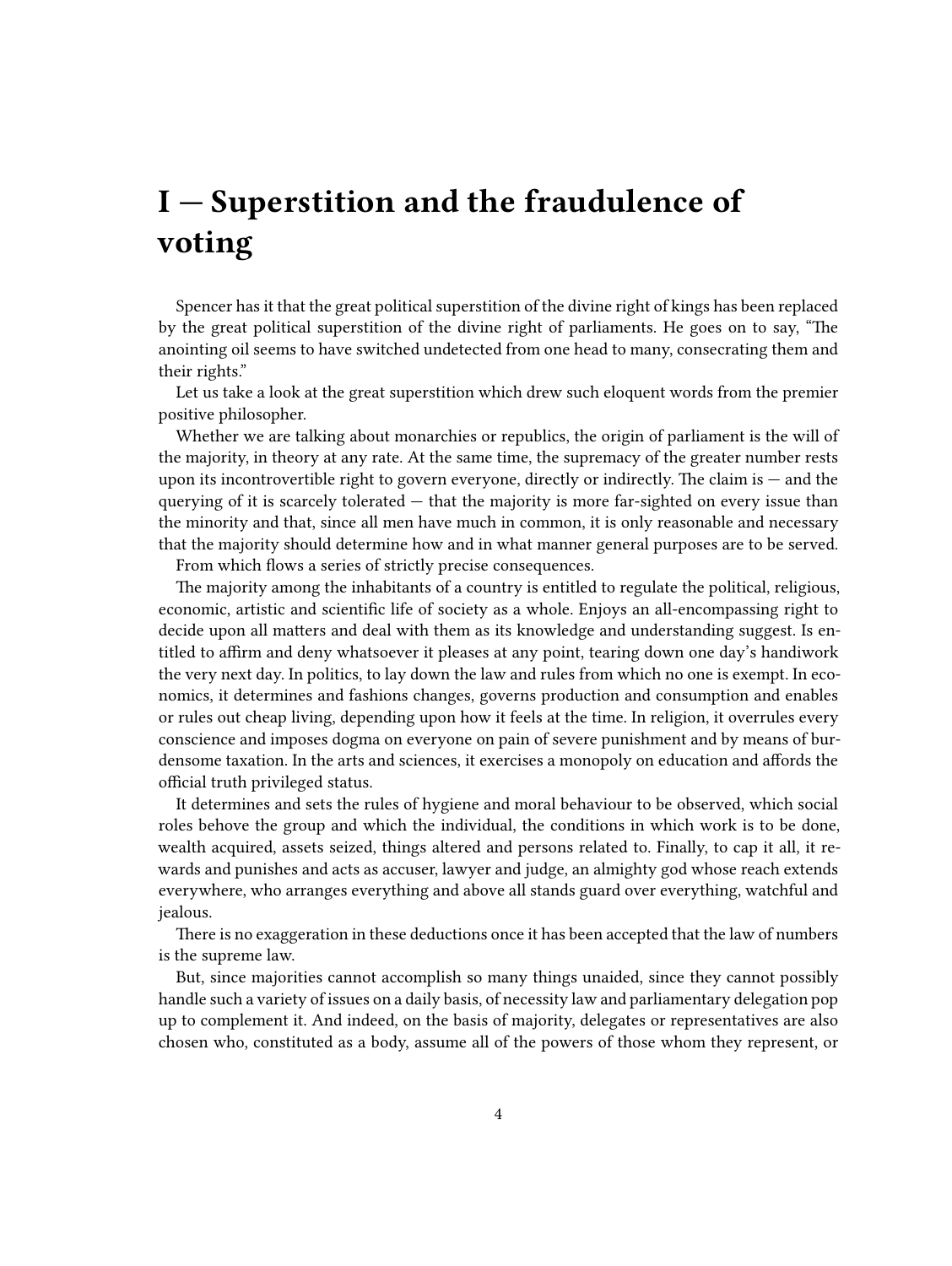rather of the entire nation, and this is how the omnipotent powers and divine right of parliaments come into being.

And lo and behold, inside these chambers or gatherings of the elect, the radical law of numbers is applied and, on a basis of majority, laws are decreed for the purpose of sage governance of public and private interests, such is the omniscience of the law-makers. Thus do a handful of averagely educated citizens, most often commoners, attain to the grace of supreme wisdom. Hygiene, medicine, jurisprudence, sociology, mathematics, they know it all because the holy spirit of majorities hovers constantly over their heads. That, in all its starkness, is the theory.

Querying of it is regarded as rash, denial of it madness.

Insult is the argument of the idiot.

But wisdom is the encapsulation of truth. "The sovereign people" – says the positivist – "appoints its representatives and creates the government. The government, in turn, conjures up rights and confers these separately upon each member of the sovereign people, from which it itself emanates. What a wonderful feat of political mumbo-jumbo!"

But the mumbo-jumbo does not stop there. It reaches into the very deepest recesses of political systems because, once the law of majorities has been affirmed, it turns, as we shall very soon see, into a tremendous fiction that allows a few to ensconce themselves in the cradle of power and dictate and impose their mighty will upon an entire people.

So, before we critique the law, let us try to delve deeper into this political mystery and expose to the reader's gaze the reality that it encapsulates.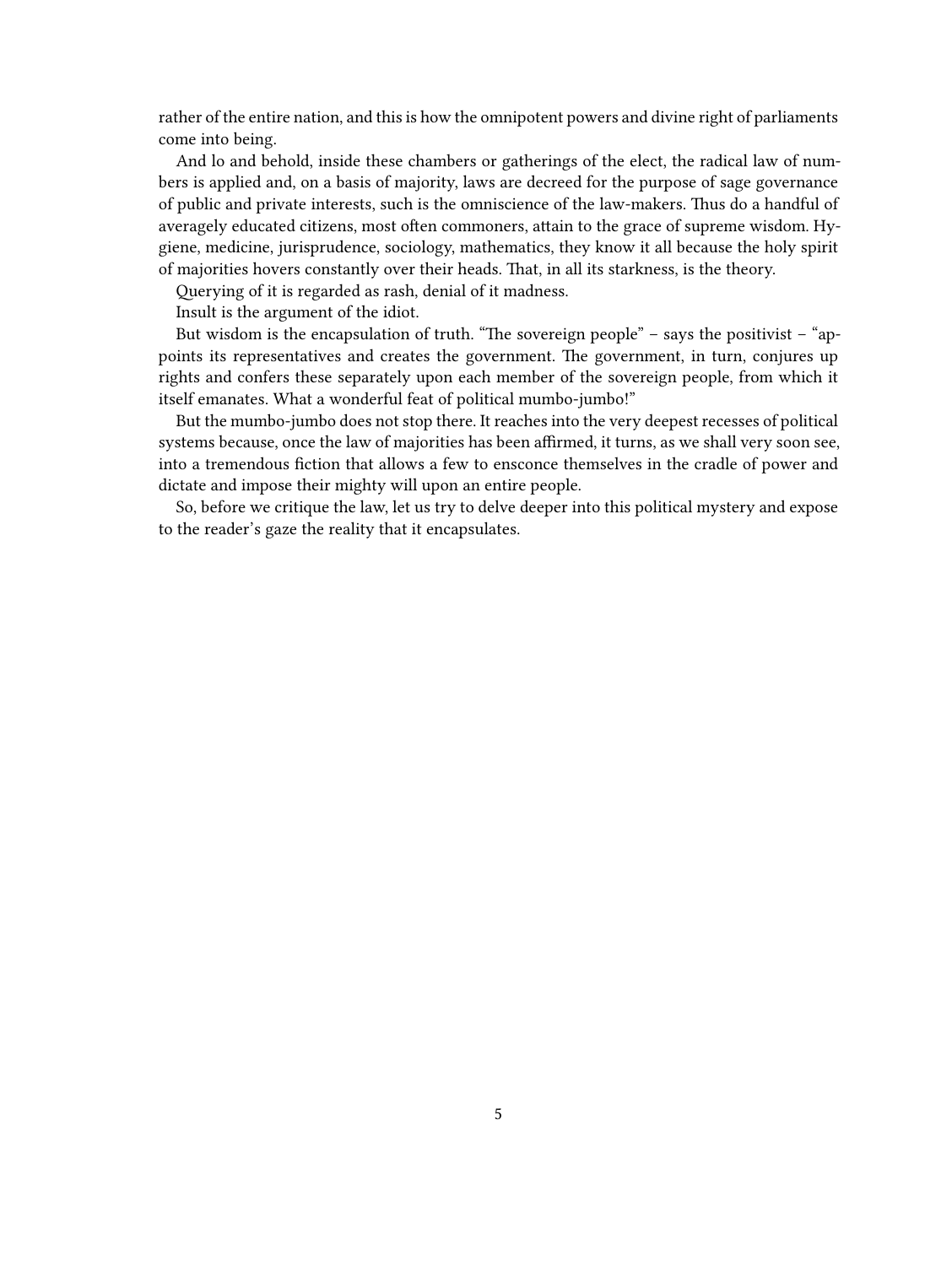#### <span id="page-5-0"></span>**II — Fictional majorities and the fallacies of parliamentary votes**

Are constitutional countries really governed by majority decisions? Does the will of the majority prevail in everything or in anything? Let us see. The government of a nation – Spain, say – convenes general elections every so often. The parties gird their loins for the coming contest and the day of contention finally arrives. In every district at least two candidates will offer themselves. This is most commonly the case. Even so, in some of them even more stand and there will be plenty where there will be but one candidate.

Let us stick to the generality and assume the most perfect impartiality in election contests (which would be a real turn-up for the books). Let's do a few sums. Without quoting examples and amassing figures that anyone could find for himself without much effort, allow us to state that, broadly speaking, some 30% to 50% of electors (!) abstain from casting their votes! Regrettably, we do not have the figures for Spain. But in France and during an extraordinarily turbulent time, which is to say in 1886, seven out of ten million voters voted, or, to put that another way, nearly a third of voter numbers abstained; and the author from whom we have borrowed these figures notes that the numbers abstaining were reaching alarming proportions. So if, in abnormal circumstances and in a land where political strife is livelier than in Spain, some 38% of voters abstained, we can scarcely be accused of exaggerating if we credit our own country with 40% abstention, which is to say, the median of the two figures quoted above. And how does the remaining 60% break down? Ordinarily, the defeated candidate is within range of the winning candidate who is virtually always the official candidate. In very rare cases, the winner takes twice the vote of the loser. So it will not be going out on a limb if we credit the defeated candidate with 20% of the voters. To recap: 40 out of every 100 voters abstains, 20 vote for the losing candidate, making 60% and the remaining 40% make up the majority which the successful candidate will be representing in parliament. That, though, is a rather rosy view of things as they affect those elected. But even if this were not the case, even if the defeated candidate took only 10% of the votes, even if we were to stack up all the favourable evidence so as to calculate in a way flattering to the winner, he would still turn out to be representative of a minority. Note, by the way, that in everything said there has been no mention made of women who account for roughly half the nation and have, as man does, rights and interests in need of defending. And we might even add that also left out of the reckoning are under-age children who, as Tarde has pointed out, enjoy full civil rights through a proxy (father or tutor) and who, similarly, should also have the right to vote in elections. In which case the upshot would be that, with three fourths of the population (France 1885 and 1886) not entitled to vote, no candidate could speak for a majority of the individuals in his constituency.

However, let us pass over these calculations and, adopting another tack, see how representative the elected candidate actually is. No matter how impartial a government may be, no matter how much it seeks to act within the law and supposing that it has the most ardent desire for justice,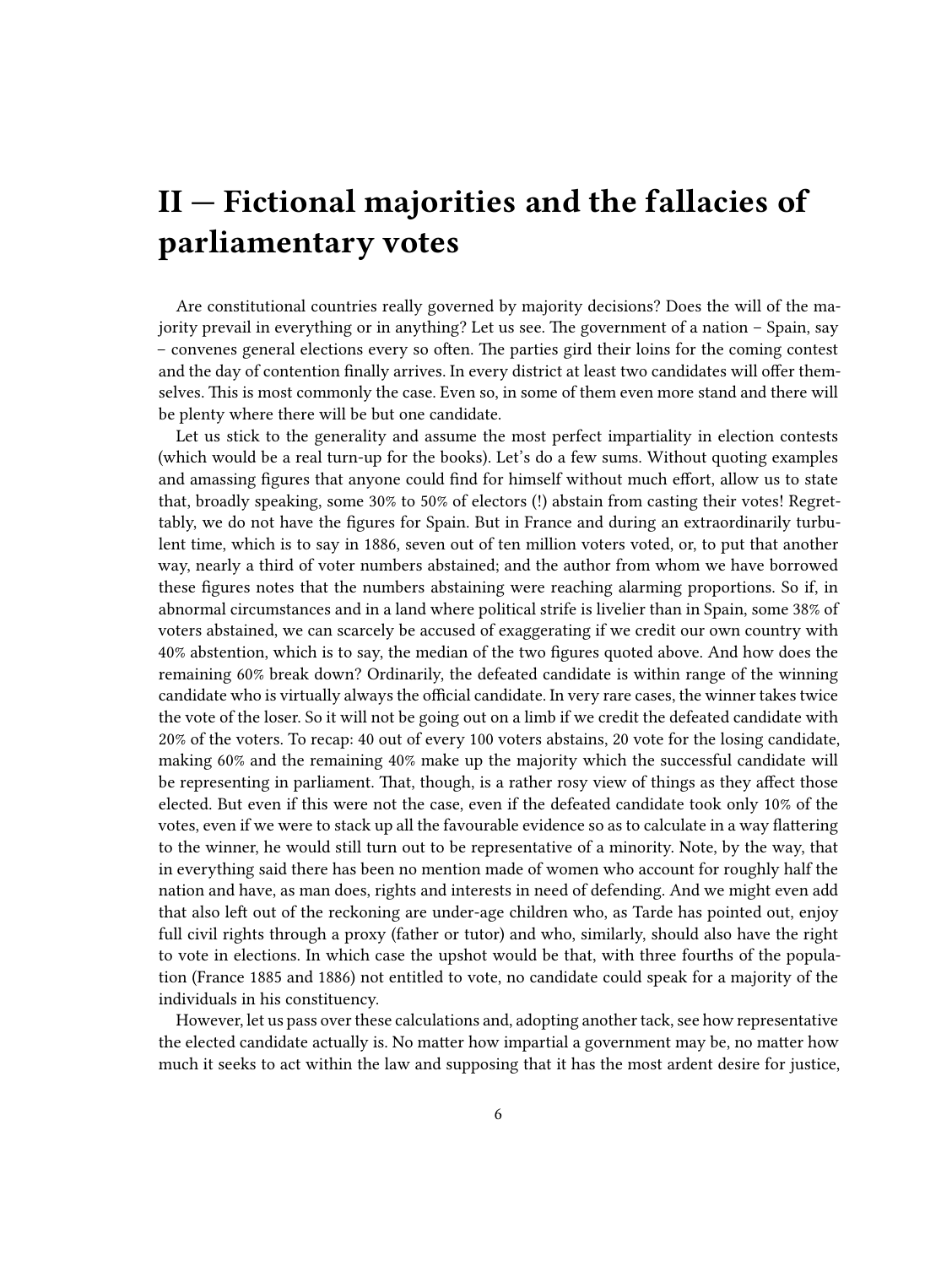it cannot help tilting the electoral scales through its influence, even involuntarily. We have outand-out lobbying, brazen violence and immoral trickery. It is only natural that such influence will exist, impersonal and thoughtless influence if you like, but all the more effective and efficacious for that. Public servants will vote, without anyone's ordering them to, they will vote willy-nilly for the official candidate. The friends and debtors of that candidate will likewise be caught up in bringing influence to bear on those with whom they have any sort of a social relationship, albeit a moral influence expressed through their spoken words and advice. The court, church, military authorities and so on, albeit remaining entirely passive, will be seen as recommendations on the basis of which many cast their vote for the government or the political boss, without a thought for their own ideas. The fact is that the debtors, friends and relatives of the opposition candidate will do the same: but their influence and power will not match the power and influence of government personnel.

Is there anything to be queried in what we have said? Then let's not get into accounts; arithmetic will more than suffice. The elected individual will actually represent a slender minority that embraces without a quibble whatever representative is nominated by the party or actual government authorities.

And what are we to say where there are more than two candidates? Can the person elected ever represent the majority of electors? It will always be the case that the votes of the defeated plus the abstainers will add up to a figure higher than that scored by the winning candidate.

We will be told that in many instances there is no election contest because there is only one candidate. Fine. When there is only one candidate standing in a district or locality that is due either to indifference on the part of the voting public or to the certainty that nothing can be done in defiance of the government's influence. In which case, abstention is almost universal. Everybody knows it and admits it is so, although LEGALLY there is still the appearance of a large turn-out. One way or another, the person elected represents, at best, the government and its official bosses and thus is not really representative of any voter.

In most rural areas, that being where single candidates are more often to be found, polling stations do not even open up. The most influential individuals, or the members of the town council, who are nearly always the same people, get together some day and it is they that freely decide upon the area's parliamentary representative. All votes save one (the one master-vote, as it is called) go to the previously selected candidate. A record is made and duly stamped and the election is done. Sometimes the local boss is sent blank minutes. We have witnessed this in Galicia, in Castile and in Andalusia and will not go far wrong if we assert that, in one shape or another, it goes on all over Spain.

The representatives chosen by this curious method are, in most cases, unfamiliar with their districts, nor do their districts know them and so, between one and the other there can be no empathy with needs nor, on the part of those elected, any desire to look out for interests of which they are ignorant. The voter remains indifferent in the face of all this as if knowing in advance that he need pin no hopes on the legislator and that the whole thing is a three card trick.

So how representative could a body thus composed claim to be? Representative of a microscopic minority, at most.

Let us imagine, however, that our analysis is mistaken and agree that every one of the nation's representatives enjoys that status thanks to the freely manifested will of a majority. Even then each representative is going to find himself frequently torn between the wider interests which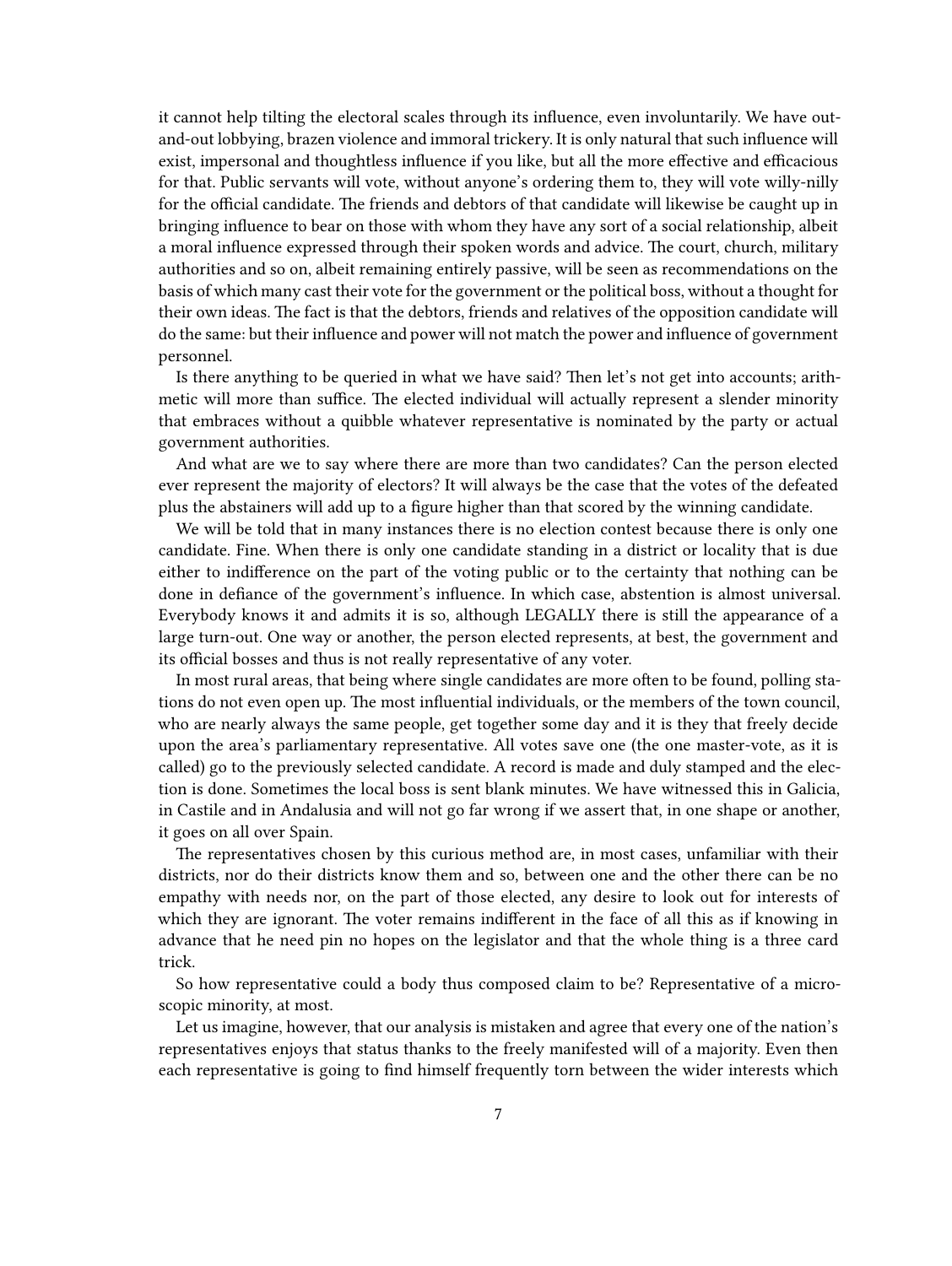the law commands him to look out for and the private interests that his voters insist he serve. It may be argued that, collectively, the deputies produce a harmonious outcome that satisfies both the nation's common interest and the sectional interests in each locality. But even granting such a metaphysical reconciliation of interests, do representatives *always* see eye to eye on what is good for the nation? To put that another way, do they *ever*? And if they do, do they really cater for the interests and requirements of those whom they represent?

Take, say, boosting wheat importation duty. The deputies from Castile will be all for an increase. But the deputies from Galicia, Valencia, Aragon, etc., will argue for wheat's being able to enter Spain freely. If it comes to textiles, Catalonia will take an opposite stance to much of the rest of the country. In the case of wine, Andalusia and Castile for instance will not see eye to eye with Galicia and Asturias. What will happen? The deputies, primarily mindful of the government's instructions, rather than the nation's will, which in any case cannot be framed as a single expression, will resort to wheeling and dealing and accommodations out of which will emerge some contradictory or insipid law, a law that will satisfy no public or private interest, a law that will leave everybody unhappy and trigger storms of protest; a law, in short, that will suit no interests but the government's interests, a hotchpotch stupidly contrived for the law-maker's own benefit.

Collectively, parliaments represent their respective countries. A motley crew of men stakes a claim to be representative of an entire nation. Its mission is to work in conformity with the general interest rather than those of each group of voters. So the theory goes, at any rate. But how are these representatives supposed to know the broader interests and needs when they cannot even register the most short-term needs and interests of the groups that elected them? In practice, things operate differently. The country's representatives out of sheer convenience seek to accommodate themselves to the supposed needs of the *comarca* to which they belong; but as it turns out, even though Castilian deputies vote for what Castile wants, say, they will always be outvoted by the remainder of their parliamentary colleagues and so the Castilians are going to have to put up with whatever the other *comarcas* thrust upon them. And this will be the general rule, unless, just once in history, it so happens that sixteen or twenty million men agree upon the adoption of some law, some regulation. Hence there is no law that genuinely caters for the general interest and needs, but there is a certain metaphysical, vague and indeterminate entity, a shadow; but it is a shadow without substance which is what the government law-making fiction adds up to.

That aside, we can readily understand that, because of this very procedure, no law can accomplish the broad purposes attributed to it. Since the members of parliament were chosen at the ballot box, even if every single one of them had a genuine majority of the votes, lots of groups of citizens are still bereft of representation and thus withhold their consent from the laws framed. And since these laws never command the unanimous support of the legislature, the upshot is that every law has to be denied the consent of those voters defeated at the polls, the consent of those represented by deputies who take issue with the majority and, lastly, the consent of the voters who abstained; which, to cut a long story short, means that it is denied the support of the vast majority of the country.

We will still have to deal with the arguments of the federalists. They will tell us that everything we have said is strictly speaking true, but that it happens because of the centralising arrangement by which our political organisation is informed. Let us understand one another. What we have said regarding national parliaments would be equally true of *comarcal* parliaments or of munic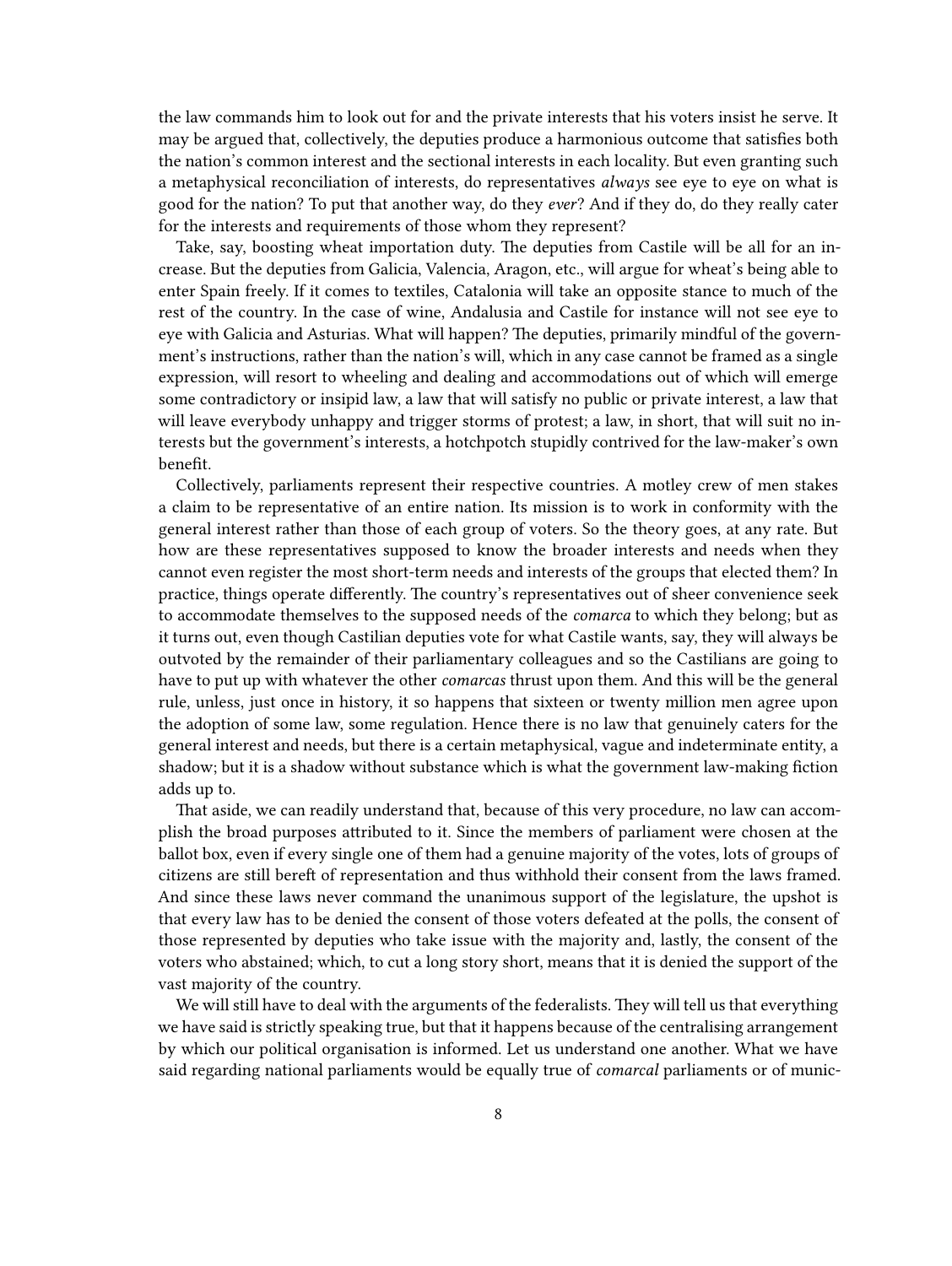ipalities. Federation replicates the problem rather than solving it. What applies today to a large nation would be applicable tomorrow to a series of federally constituted mini-nations. Autonomy simply poses the question in a smaller setting. Besides, even within a federation, a number of issues remain the preserve of the central authority; so that there would be instances in which our critique would be perfectly applicable to national assemblies and others in which it might equally apply to cantonal chambers and municipalities.

Because the problem does not derive from the more or less centralistic mind-set of a body but from the law-making and numerical tyranny which is equally embracing of federalism as a principle of political action as it is of singularity.

In fact, therefore, whatever the political arrangement turns out to be, the outcome is always that a minority governs it.

Even discounting the gross immorality of the voting body, the excesses of the political boss system (*caciquismo*) and the very powerful governmental influence, which are not, despite what has been said, an affliction confined solely to Spain but which permeate all constitutional nations from top to bottom, the law of majorities is a redoubtable figment that allows brazenly organised stock-jobbing by those who have made politics a lucrative trade and, under its aegis, boost their wealth by means baser than those employed in the Sierra Morena or in the hills around Toledo by the classical bandit from the classic land of Don Quijote and Sancho Panza.

And arguing that widening of the suffrage and victory for democracy will make the law of numbers come true will not do, because, apart from the example we are set by republican countries, we need to remember the revolutionary period in Spain, with its deputies imposed from below at the end of a rope, if not at the point of a gun; we need to remember that, though government clientelism may be a thing of the past, local and party and committee clientelism are still with us; we need to remember that throughout that period all who became irksome on account of their impatience, or because they were Internationalists or because of a thousand other petty considerations, were harried, thrashed, jailed and deported and that such persecution was designed simply to ensure a semblance of majority, which prop was needed in order to cling to power (1873). And in the final analysis, in the face of insistence that the most perfect democratic equity would bring our critique tumbling down, let us ask further: And how are we to ensure equality of conditions and thus the voting freedom of the peasant who relies upon the wage paid him by the master, the loan made to him by the money-lender and the henchman that threatens him? How can we be sure that the priest will not cramp his personal liberty by means of anathemas and excommunication? And that the slave in his workshop can vote in defiance of his master and that the manufacturer cannot garner a few hundred votes simply by making threats, veiled or otherwise, to deny his slaves the following day's bread? How can we ensure that the vast majority of society which lives in humiliating dependency upon the moneyed minority can vote freely?

The worker and the peasant are well aware that they do not have free disposal of their own vote and that it belongs to the boss, even though the latter may not ask for it. In thousands of cases, all it takes is fear of losing one's wage for the worker and peasant willingly to abdicate all their individual rights. The public servant and the staff of private firms think the same and effortlessly volunteer in advance for slavery and the surrender of their wills. The industrialist and small trader cannot forget their commitments to the big capitalist who holds invoices and order forms which are very often paid late and poorly. And so the freedom of which they once dreamt slips from their fingers. And no monarchy and no republic can prevent that.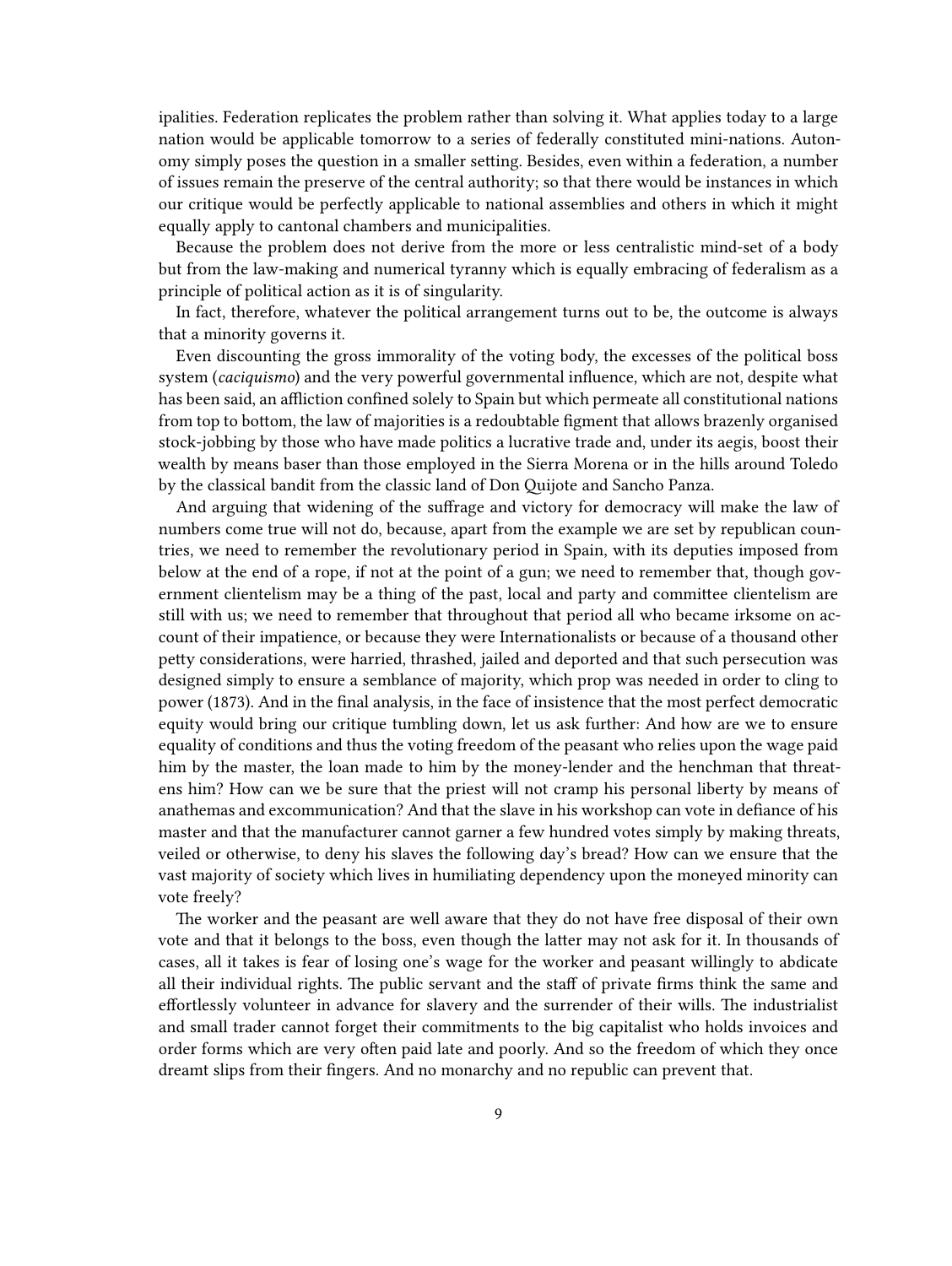It is pointless, utterly pointless, to take this matter to its logical extreme. Part and parcel of the law of majorities is the despotic rule of the lesser number, those who enjoy the privileges of a lordship which is awarded not on the basis of some willing deference to talent or virtue but is founded upon all manner of trickery and iniquity.

Superstition will carry enough weight to ensure that merely to question the virtue and wisdom of majorities and the value of their decision-making is still viewed as lunacy; but experience and consideration show the law of majorities to be false and that, inescapably, it turns into the unrestrained despotism of the few.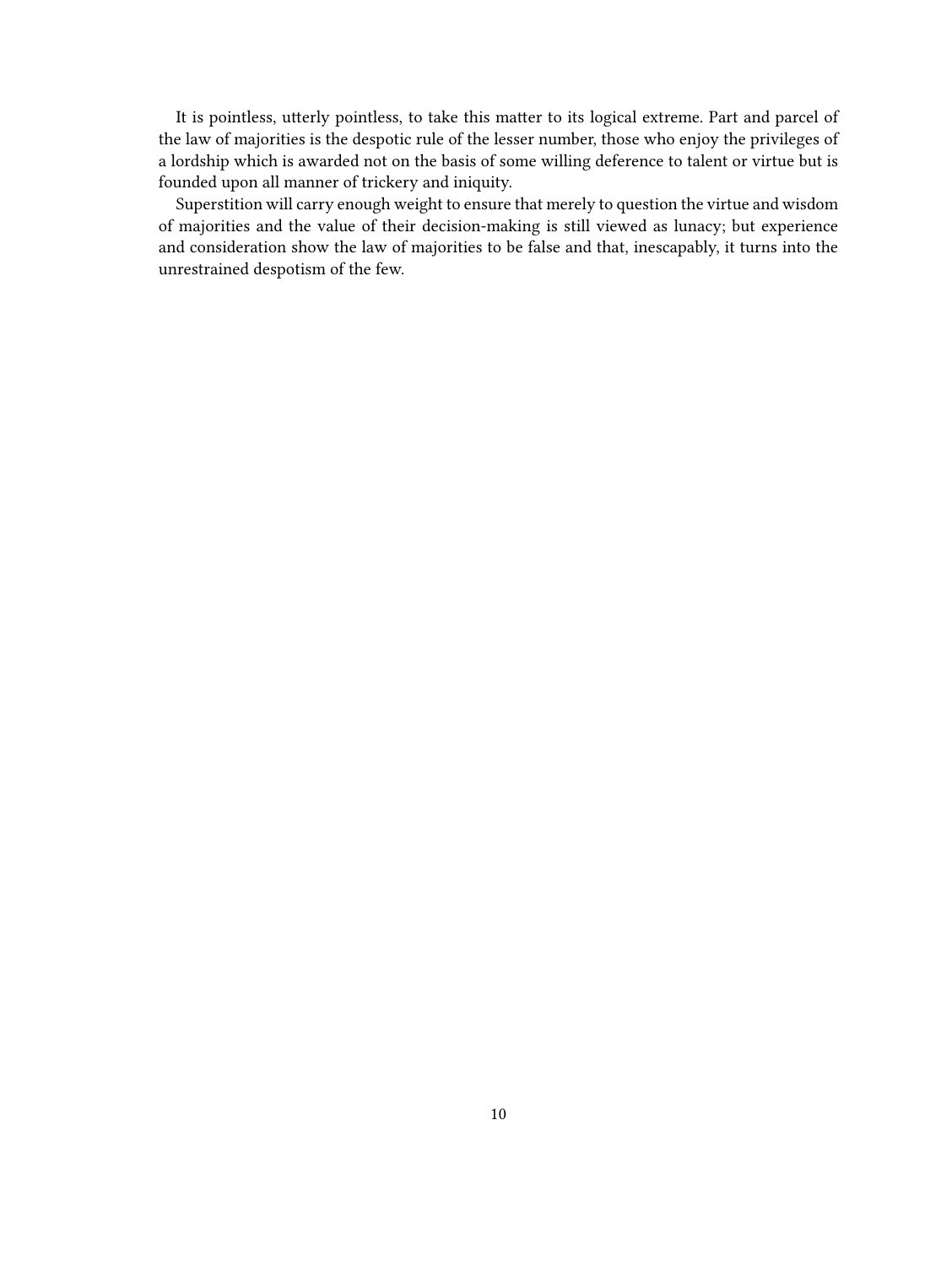# <span id="page-10-0"></span>**III — Reason not the preserve of majorities, but intelligence built through the exercise of freedom. The law-making function is negative and centralistic; free consent boosts autonomy and vitality. The affliction lies in law per se and no amount of tinkering can alter it.**

If scrutiny of the facts can show the falseness of the law of numbers, all reasoned criticism of the principles upon which it is based would seem to be redundant. But given the grip of the preoccupation that will make lots of disbelievers impatient despite our deductive reasoning, the task we are about to embark upon will not be considered pointless.

The unwholesomeness of the very principle could be ascribed to awkward reality and, despite every experience to the contrary, it might be asserted that there is a feasibility to being governed by majority decision-making. In which case it falls to us to demonstrate the falseness of that so-called 'law' in every regard, even at the risk of repeating ourselves.

Persuaded of the radical antagonism between the freedom of the individual and the overpowering preponderance of the mass, we repudiate all established authority, whether derived from force or from strength of numbers. If the individual and the group are to coexist without destroying each other, every form of imposition upon one by the other has to be eradicated. As for those of us who base our ideals upon unbounded freedom of the individual, AUTO-ARCHY is the mandatory mode of social co-existence. The good of one is every bit as respectable as the good of all and so freedom can be rendered effective only if these interests match. Which is why we are libertarians and why we are socialists; because, as we see it, the root of any clash between individuals or between collectives or between both is the form assumed by what the individual claims as his own, from which our deduction is that social harmony has to be brought about by means of common ownership of wealth and complete freedom of action for individuals and groups alike.

And since freedom thus construed rules out any notion of subordination to majorities, we shall prove that the law of numbers is inherently false and that society can order its affairs without resorting to voting procedures.

It may be argued by supporters of that supposed law that majorities, or rather, supposed majorities, are not limited in their rights and practice certainly confirms that claim.

However, laws are hardly ever observed; most people skirt around them; the more outspoken repudiate them. What is behind this? The actual impossibility of devising a single law or battery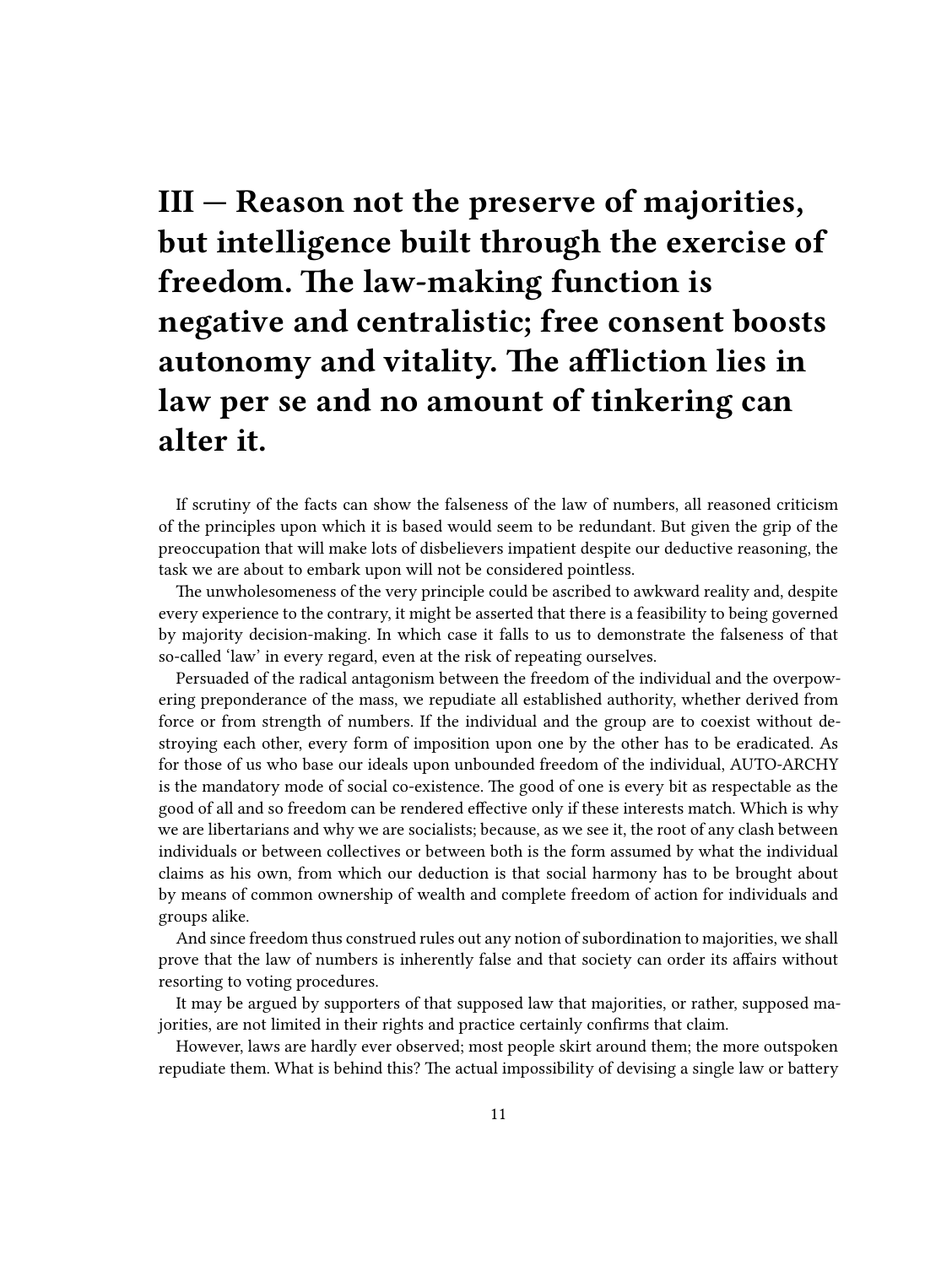of laws that can encompass an immeasurable range of interests, usages and circumstances. Every individual and every collective tends to be different and comes into being in a different manner, whereas law tries to treat them as uniform and force them to operate and behave in the same manner. Shared interests cannot be danced to a single tune because the community is never so narrow as not to have room for fragmentation and replication, divergence and opposition. For there to be effective matching of interests, fellowship has to voluntarily and spontaneously well up from below, between one individual and another and one group and another so that the more or less effective outcome is that it reaches out to include every member of society. Whereupon, through serial organisation of the component parts, every part can retain its special flavour and personality, meaning all its freedom. There being no real call for it any more, rebellion will cease, especially since that organisation would not by its very nature be unsusceptible to change, but rather be the deliberate outcome of the will of its component parts as manifested in each time and place.

But such an arrangement is the very opposite of the rule of majorities and, being the product of unrestricted personality and founded upon precisely that, it represents wholesale repudiation of the law-making rights attributed to such majorities.

Let us therefore analyse what it is that is being rejected and then demonstrate the righteousness of the rejection.

Let us narrow the focus down to some single country.

For instance, it is a matter to interest to all of us who live in Spain that we maintain trading relations with other countries. What are we to do? Shall we come down on the side of free trade? Shall we vote for protectionism? The issue is of the greatest importance and should require well nigh unanimous agreement. Nevertheless, opinion will be greatly divided; some will want cheap food and clothing without a care for domestic output's grinding to a halt; others will want to encourage that production, not caring a whit for how dear bread, meat, wine, clothing, etc., get. Are the former to have the right to foist unemployment and misery upon us? Or the latter to force us to work like mules and then also finish up jobless and hungry once the implications of this arrangement have played themselves out?

According to supporters of the law of numbers, the real solution lies in the hands of a few thousand imbeciles who, because they are the greater number, enjoy the supreme right of governing us. Actually, the majority is called upon to say what will be the straightest road to general wretchedness; rightly or wrongly, the majority will agree that the country should perish either from a glut of imported goods or from a dearth of home-grown goods; the majority will have the barbarous right to sentence us to death by starvation; the majority will be endowed with enough power to do what it pleases without a second thought or compunction.

Let us take another example.

It is in the interests of all Spaniards to live in peace with other peoples. But in, say, China, some Spaniards are RIGHTLY OR WRONGLY murdered. Passions become enflamed and, as ever, the patriots, even though they themselves may sit quietly at home, will cry out for vengeance. We level-headed folk or the minority (which amounts to the same thing) – remember that we are taking it for granted that the system is rule by majority – may reckon that the deaths of a few Spaniards at the hands of a few Chinese is not grounds enough for thoughtlessly plunging into a war of extermination two peoples who are, at worst, indifferent towards each other. And yet common sense will not prevail; it will be the blind will of some automatic majority that has the right to command us to kill and to perish.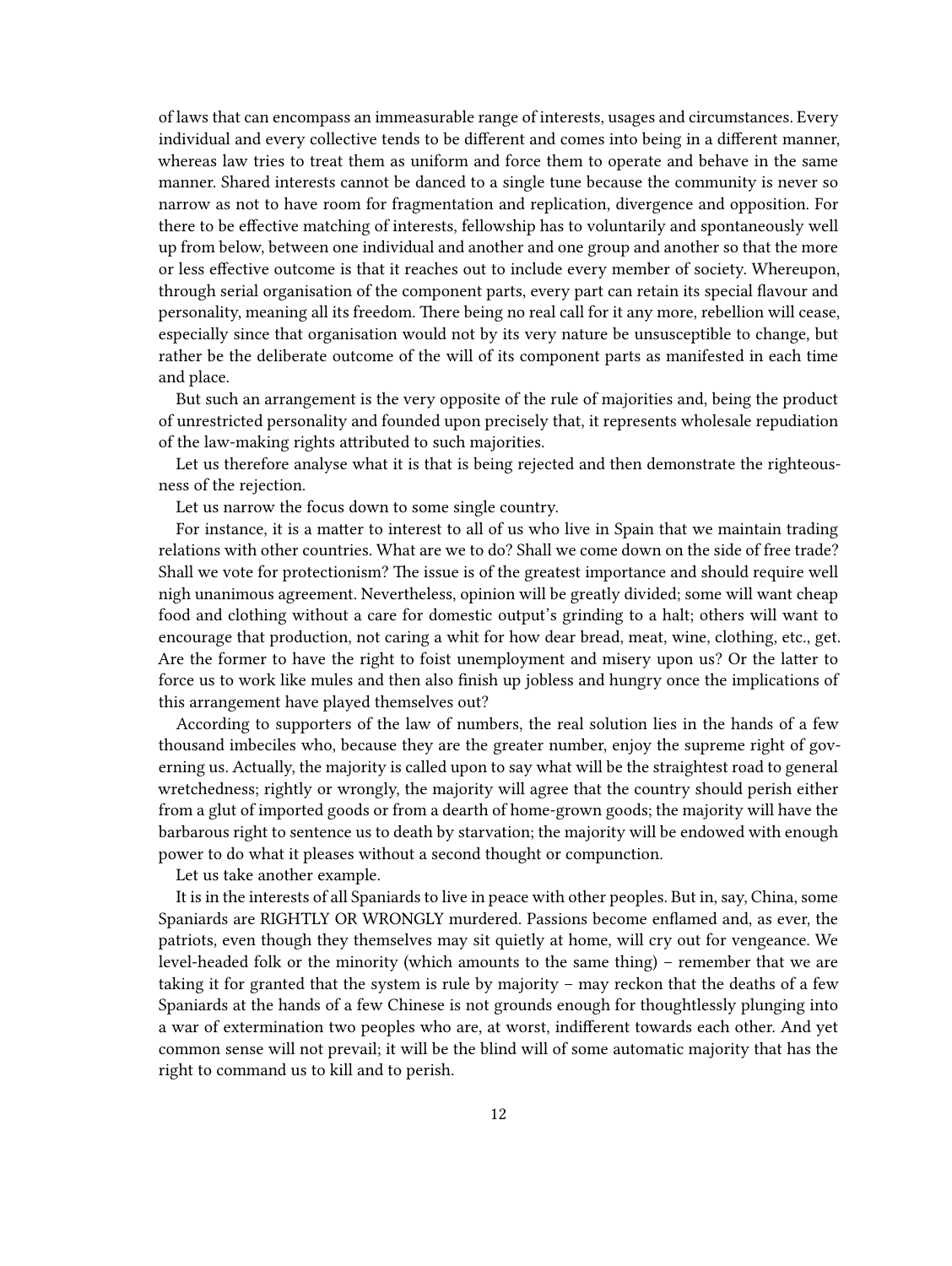What are we to say about how the country is organised? We should live well and the life of society hinges upon the political formulae espoused. Shall we plump for a republic? Or embrace the monarchy? Opt for centralisation? Or shall we be federalists? The majority, the all-powerful majority will decide. I, wanting no king, will have to grin and bear him. If it plumps for a president, I'll have to put up with him, no matter how much I detest him. Whilst I am equally repelled by singularity and federation, I must patiently carry the very heavy cross of their complicated mechanics. And the religious question? It works out the same whether I believe or do not believe, I'll be paying for a faith and a clergy and living and dying in the name of God due to the imposition of the majority's wisdom.

Why go on piling up more examples?

Since the majority is equipped to pronounce upon everything, it is going to have to impose its will upon all the sciences. But its ignorance is as huge as its prerogatives are boundless. In spite of everything, it will be able to enforce the greatest hygienic nonsense as binding upon public health. It will be able to regulate farm work by ordering seeds to be planted and harvested whenever the notion takes it. It will be able to bring its laws into the workshop, factory and home and, in the hour of death and in our death throes, its regulations will be the boon companion of our decomposition, ploughing on until our bodies lie six feet under.

We will be told that its rights are not limitless. Even so, is there any denying that the majority overrides us from birth to death? Is there any denying that hygiene, work and our entire life-time are subject to its regulation? And ultimately, if there is a limit to its rights, who sets the boundary? Philosophers, metaphysicians and theologians of the law of numbers will devise prodigious circumventions of the truth, but who is going to set that boundary but the majority itself? Voluntarily limiting and setting a boundary to its own rights! Now there's a wonderful feat of conjuring if ever there was one!

No doubt about it. The law of majorities is not the law of reason, not even the law of the likelihood of reason. Society marches to a different drummer, actually to the drum-beat of minorities, or, better yet, driven on by the rebel openly swimming against the tide. Every step forward we have taken has been taken by virtue of repeated individual defiance of what humanity has affirmed was right. True, humanity later embraced that individual's case and crowned his efforts; but the drive has never come from majorities.

Flying in the face of general opinion, a new world was discovered and the earth carries on spinning and spinning in infinite space. Flying in the face of the majority opinion, the locomotive hurtles along the rails and messages fly from one place to another at a speed to make the head spin. Despite the views of our elders, we can sail without sails and oars and against the wind and tide. And ultimately, despite what most folk may think the winds will be ploughed and the depths of the ocean plumbed, just as, not so long from now, a better world foretold by a handful of dreamers, of which we have the honour of being one, will be built upon the ruins of today's world.

Haven't the absolute kings been toppled despite the opinion of majorities? Haven't the constitutional monarchs been deposed? Have we not done away with slavery? Did we not do the same with serfdom? Shall we not very shortly be doing the same with the proletariat, the latest form of dependent relations between men? Do we not find the same aspects and modalities in religious trends, so much so that these days the world belongs to the negation of dogma, to free-thought and to atheism, despite the religious authorities still clinging on?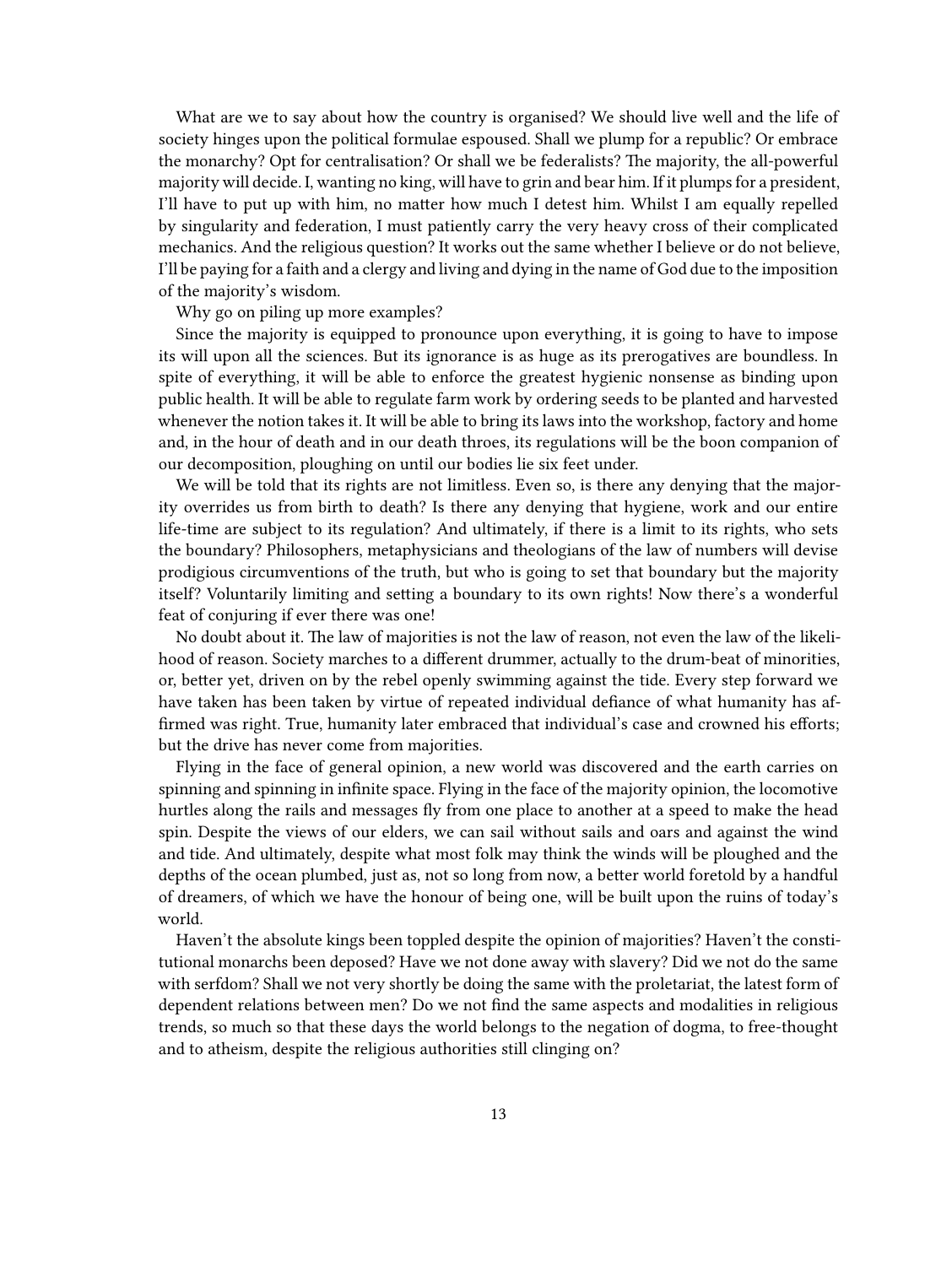The whole of history – absolutely all of it – is a rebuttal of the law of numbers, of the barbaric (yes, barbaric) law of numbers. Every step we have taken was in open defiance of everybody else. In the sciences and in the arts, as well as in politics and economics, as well as in the practicalities of life, everything has been done in spite of the wishes and decisions of majorities.

Shall we carry on singing the praises of numbers, of their ultimate wisdom and ultimate outreasoning of the rest? Or is querying of the rights of the majority, be they limited or boundless, to be looked upon as little short of rash?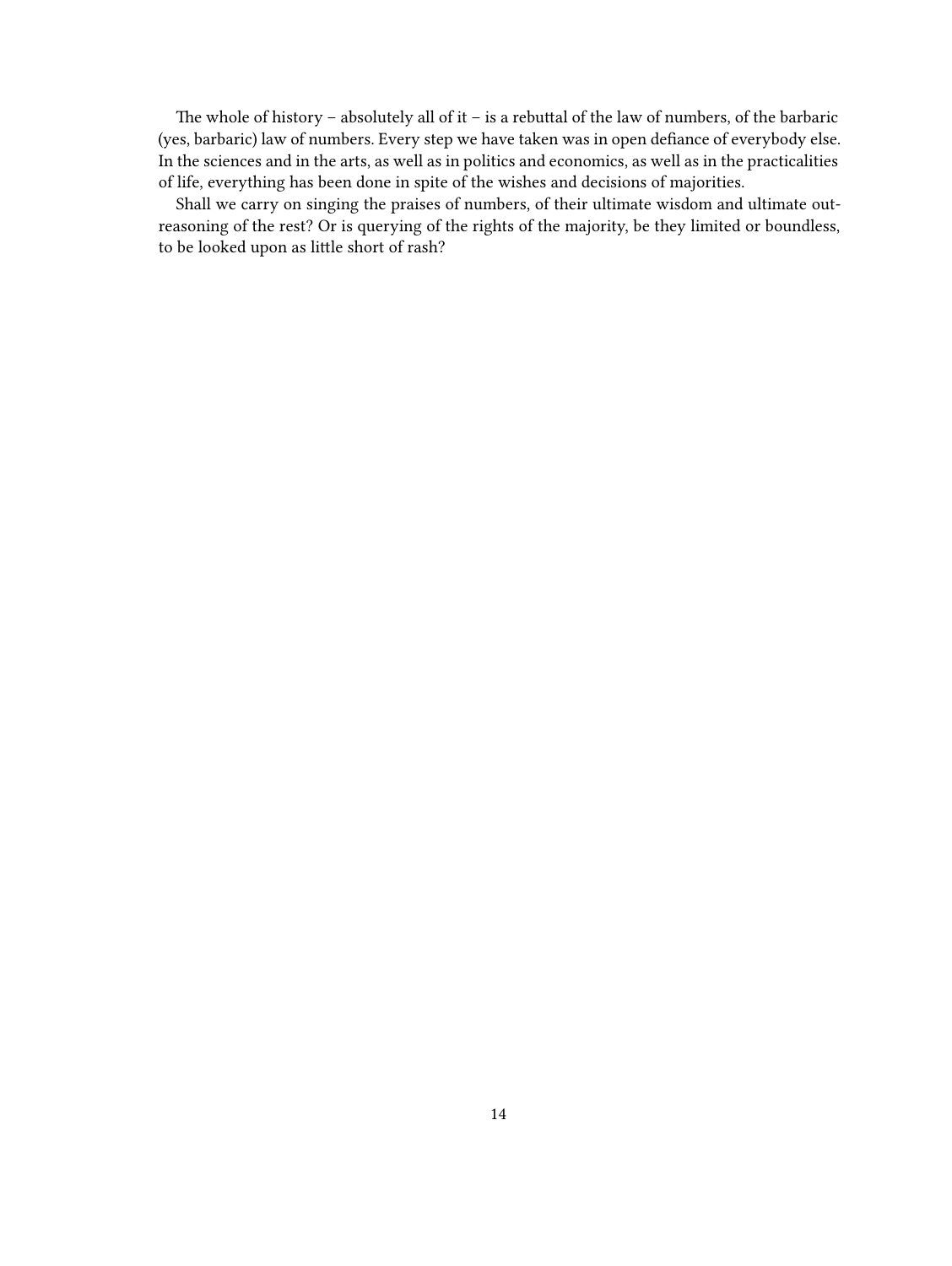#### <span id="page-14-0"></span>**IV — Examples and errors of the law of majorities**

Let us move on now to a different sort of consideration.

Let us say that, tomorrow twenty, forty or a hundred individuals launch a society to sponsor secular education. Each of them brings to its his moral might, his standing in society and his money in order to help bring about the aims we all strive after. Will that majority be able to so arrange it that, the day after that, all of the funds and all of the efforts of the group should be poured into religious education? If not, then the law of numbers amounts to nothing, for it is limited. If our hypothesis holds water, then the law of majorities is the law of might and the law of thievery dressed up as the principle of justice.

Common sense dictates that, in any event, if the members of a society fall out over their aims, that society should be wound up. Thereby leaving everyone free to enter into association with those who share his purposes and thus have his aspirations met.

The same would apply if, even though the partners are agreed upon their ends, they differ over means. Some might want the education system to cater for folk who can meet certain specifications. Others might want it dispensed to everybody, without any differentiation. Would it be reasonable for the restricted approach to carry the day just because the majority backs it? If that were the case, it would be tantamount to building altars to privilege and its champions, placing ignorance and selfishness on a higher plane than reason and disinterest. And then, as ever, the law of numbers would amount to the rule of might and thuggery.

The disintegration of society reflects such differences of outlook, now and in the past. Each faction would be free to do as it thought best and trial and error would demonstrate to everyone which was the best way to achieve the purpose.

As to any quibbles that might be raised about the instability of associations, we can answer in advance that nothing lasting or practical is to be expected of subordinating the thinking and performance of some partners to those of others and, experience being the great touchstone in every clash of views, multiplicity of practices is always going to be preferable to restriction of already conventional practices. Then again, it is our understanding that every grouping should be specific and clear as to its purposes before it is launched and before the means to be employed are determined, care being taken at all times to ensure complete independence of the person. If this happens, there will be nothing or next to nothing left to be resolved later; and trivial matters towards which the members are generally indifferent because the doing of them is not worth falling out over, will be sorted out by common arrangement and without any pointless wrangling. Broadly speaking, in regimented societies subject to the law of numbers, it is not the majorities that decide on such petty matters, but the will of the most active members, be they few or many in number. In such private groups, where the law lacks the transcendence of a general principle, which is to say of a proper law, the same thing occurs, however, as in political society. A tiny band of individuals arranges everything, sorts everything out and carries everything out.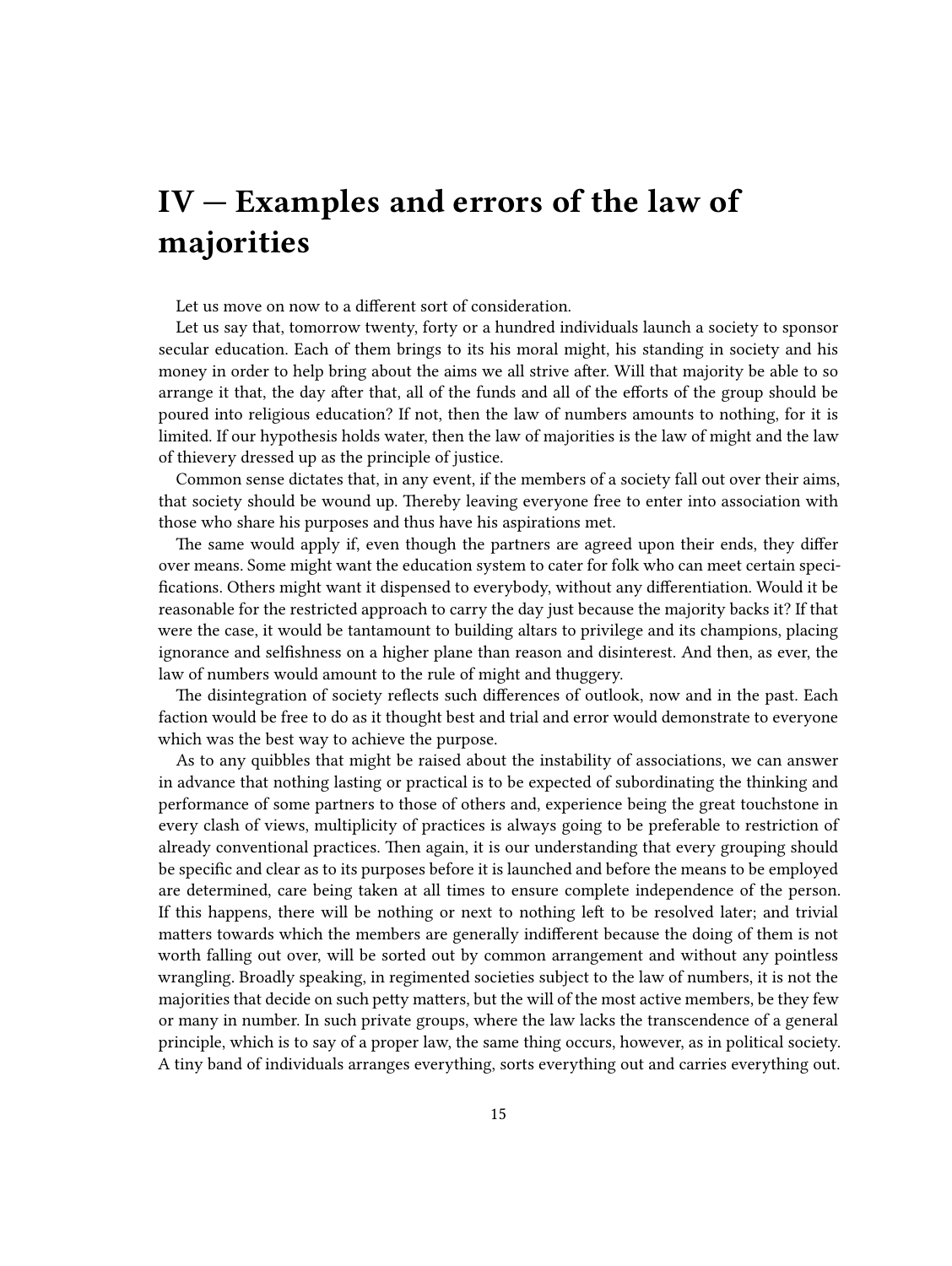Anyone who has been a member of a recreational, cooperative or political society, etc., will have seen or is going to see violent struggles erupt within it over real trivialities. Despite the alleged law, under the ultra-wise tutelage of the majority one knows not a moment's peace. Over the most trivial nonsense, hackles rise, tempers fray and there is this constant competition to get one's way, rightly or wrongly and most often wrongly. This is an exact proof of arbitrariness, in that it provokes but brooks no rebellion and also because, in spite of it, social affairs proceed in an utterly shambolic way when the very opposite is the aim.

Is there nothing that speaks to us of the inefficacy of this supposed law? Nothing in its negative outcomes? Nothing in its thousand-fold mayhem?

How are we to account for the general public's persistent assertion of and support for the law of numbers despite all of the data and all of the evidence that make a nonsense of it?

How are we to account for every human error? On the one hand, in terms of the concern of the beneficiaries to school us in this obsession. On the other, in terms of the very same concern bequeathed and passed on from one to another over the centuries.

In the last analysis, the most honest people agree that the case against rule by majority is a reasonable one, but they cannot fathom how things might be done differently in society. They concede that the habit of relying on baby-walkers is dire, yet they cannot conceive of being able to walk unaided.

No sooner has a law been promulgated by some alleged or real majority than masses of malcontents call for it to be revised and amended, a call that goes out to the very folk who framed it, passed it and promulgated it. Whether reform comes or not, the fact is that the majority, or its representatives, have made a faux pas and make faux pas day in and day out. Yet they are the ones to whom the call goes out for a mistake (which they do not acknowledge is a mistake) to be set right.

Such are the natural fruits of the great political superstition of parliaments, a spin-off from the superstition surrounding majorities. Earth remains fixed at the centre of their universe, despite all the demonstrations and experimental proofs to the contrary.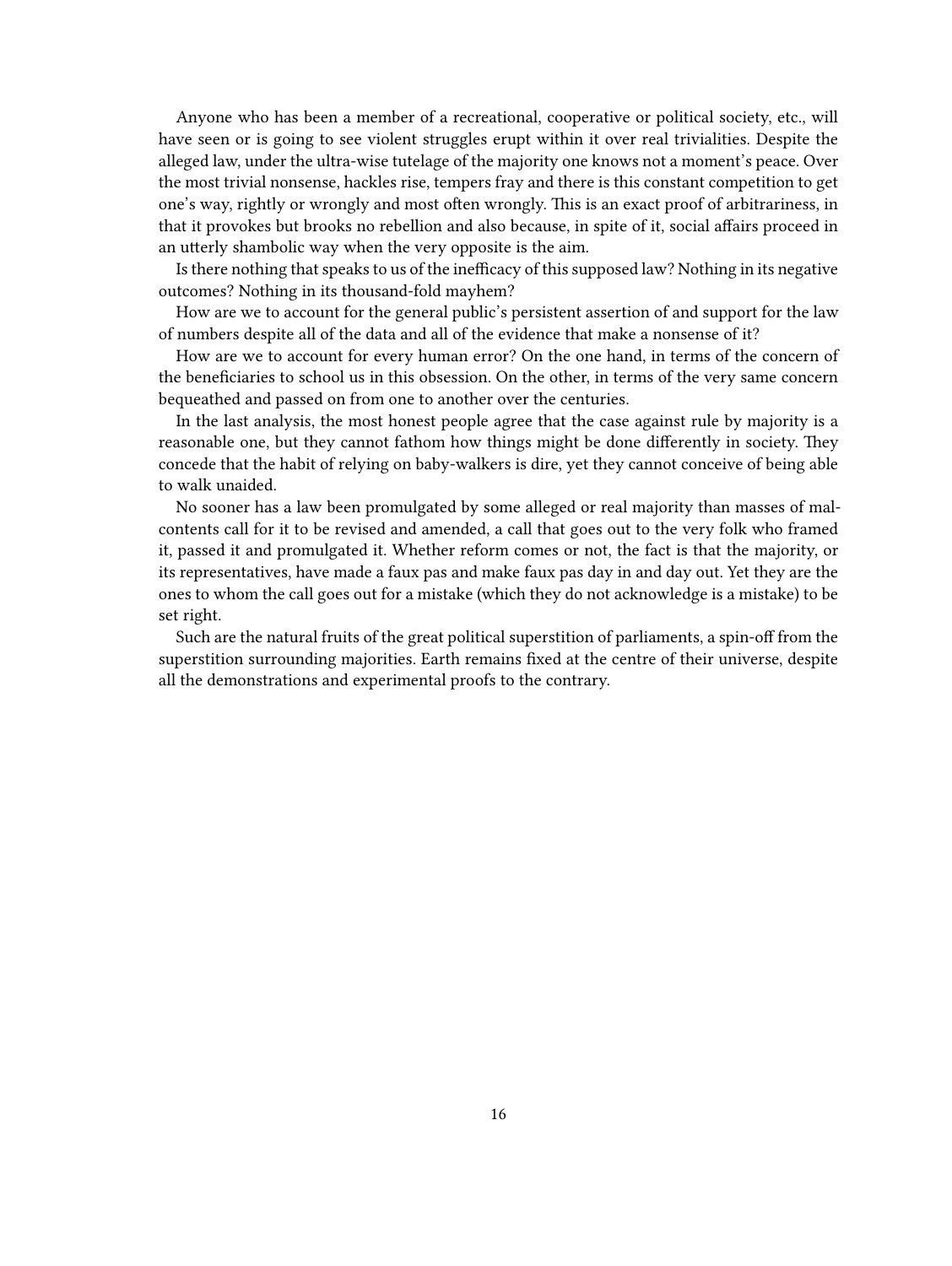#### <span id="page-16-0"></span>**V— Social righteousness and free personality**

Do you understand now, reader, how the preoccupation comes about and develops? Do you now have the measure of the full extent of the affliction? Have you plumbed the depths of this fetishism of numbers which is at the root of all our misfortunes? Are you aware of the slow impact of the water drip-dripping into our brains from the moment of birth up until we die and how it perpetuates superstition and inflates it until we are smothered?

Unless you are impervious to logical argument, you will also understand why we are sold as axiomatic the principle of strife between human beings, which pits some humans against other humans like wild animals at a circus; you will appreciate why we are schooled in the belief that the world cannot make progress other than across a carpet of rubble and corpses and you will also understand that, in order to justify the pre-eminence of the few, science is tainted, education corrupted and usages warped. Everybody has to be made to see the inevitability of the affliction and the eternal necessity of war, as long as it is not the lower-downs declaring it upon the higherups.

Teachings like these poison many a mind driven to despair and pessimism as a way of crushing its opposition or securing its indifference.

Strife between men is not some inescapable law of nature, nor is it an inescapable law of nature that all progress be bought at the price of wars of extermination because, if the rule of force, the concrete expression of the supposed supremacy of majorities, was to be done away with, every step forward would have to be made peaceably through the swift or slow embracing of improvement by the generality of men. The sway of force is transitory because it derives from the war-like organisation of society which proclaims the righteousness of might, attributing everything wrested from Nature to cunning. Were society organised with an eye to peace and justice, were it organised with an eye to cooperation, rather than with an eye to strife, given that in the rest of Nature mutual aid between creatures is as significant as or more significant than the precept of the struggle for survival, might, bereft of any vehicle to speak for it, would be nullified, leaving the way wide open to reason and to courses set in accordance with experience or the interplay of the various applications of human activity.

But what we are really dealing with in any discussion of the law of numbers is a political mysticism that we need to banish, the political mysticism of social righteousness, in the name of which a thousand parties and schools of thought have been set up with the vain purpose of regenerating the world from positions of high authority and using the very same methods that are, in theory, rejected. Actually what is at issue is whether the collective can lay down rules for its component members, because, if it can, there is no way for that right to be exercised other than by means of the law of numbers; whereas, in the absence of such power, majority rule is without foundation.

What is society? Not so much an aggregate or a sum, but also not a definite, hard-and-fast, finished product and an aggregation of persons, a congregation if you will. Is it something different from those persons, something more powerful than them and with greater powers?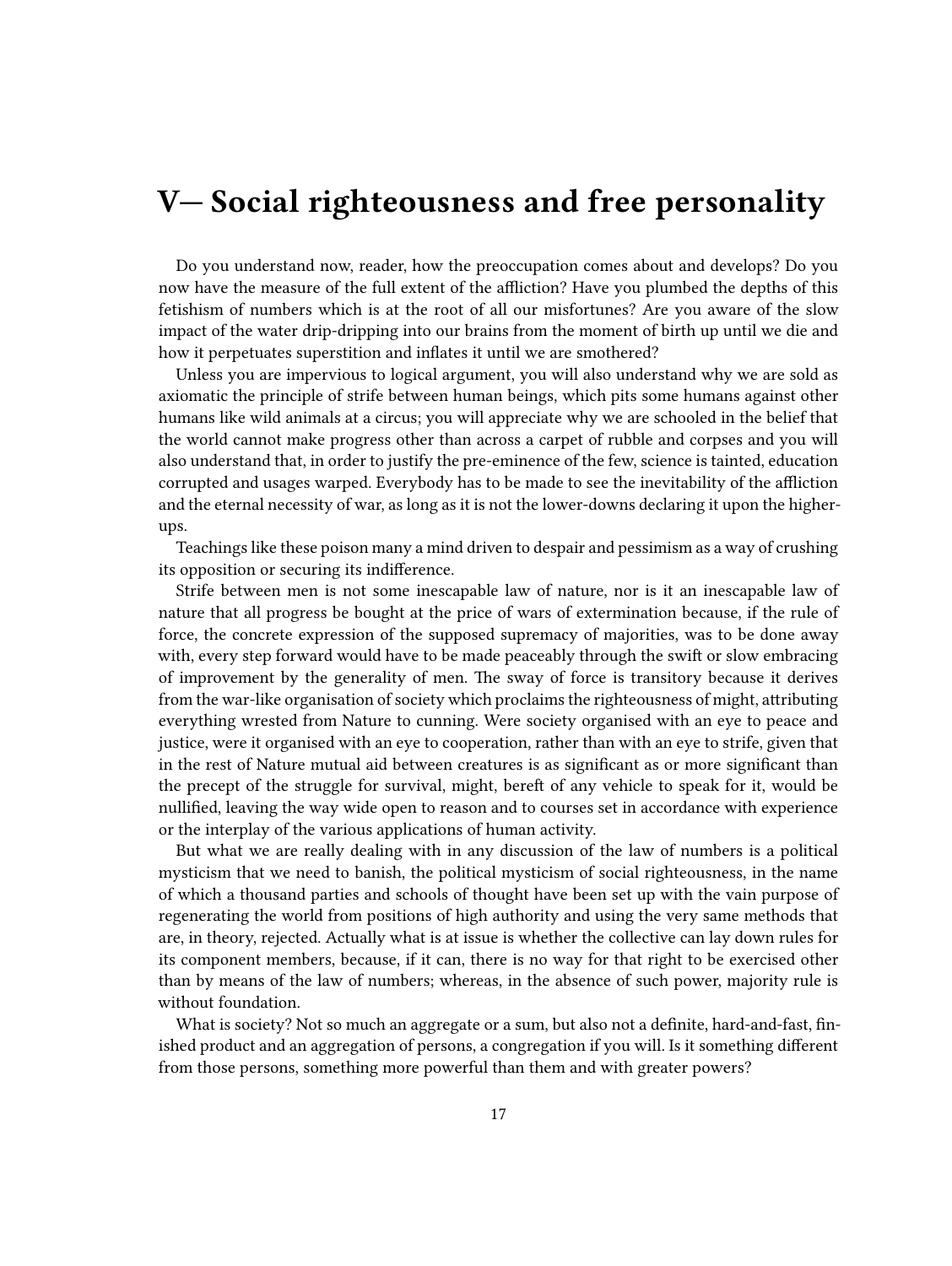Might society perhaps be a higher elite with a personality of its own, set apart from the component members? Strictly speaking, society is an abstract construct of our minds, devised as a rough expression for an amalgam that is more ideal than actual.

Now since we have no grasp of everything and of nothing beyond the abstractions which day to day observation of the limited and concrete suggest to us, so we have only a crude notion of society as a whole, a notion deriving from an inevitable cast of mind.

So, if society is possessed of no actual personhood, where does the so-called right of making the rules for society spring from? Of what does that right itself consist? Nothing: nothing but metaphysics and political theology. It is religious superstition applied and encouraged in the realm of ordinary life.

So, just as thousands of selfless beings who lived for the future have been sacrificed in the name of religious superstition, and just as the truth has been condemned, excommunicated and outlawed at all times, so, in the name of the political superstition of social law-making, the human personality has been sacrificed, the rights of the person trespassed against and ridden over roughshod, and the truth boldly asserted by the man of science or somebody selflessly trying to put paid to the misfortunes of his fellow man, or , finally, someone trying to asset his own rights against the brute force of numbers, been drowned in blood.

Under cover of society's rights, for the sake of 'public safety' as the mystical revolutionaries have it, all manner of torment and vexation is visited upon the individual. Under cover of society's rights, and as always for the sake of 'public safety', anything that causes disruption is sacrificed, and on a daily basis the very same body of society elevated to the status of a higher, all-powerful being, suffers mutilation. If it takes the decapitation of twenty thousand or a hundred thousand human beings to ensure such-and-such (always fictitious) benefits for the remainder, a hundred thousand or twenty thousand heads will roll beneath the executioner's axe. If rights and freedoms require to be curtailed, everything will be trimmed in such a way as to ensure that society is revenged in full. If it means that two or more peoples, each with no grievances against the other, must be dispatched to slaughter on the battlefield, dispatched to the slaughter they will be, without a qualm of conscience on the part of the wise law-makers who, invoking society's rights, tend and watch over the welfare of humanity. Society's rights are the idea of God made political flesh. Such is the scale of the imposition upon humanity (which has been put through a Calvary of ghastly suffering) in the name of that idea that these days the imposition is made in the name of the other notion by the idiosyncratic revolutionaries of politics, forcing us to proceed under the buffeting of continual moral and material torment.

Instead of the alleged rights of society, we need to hoist very high the banner of the free individual. Rather than the despotism of the group, we need to assert independence and respect for human personality.

My rights, my freedom, my health, my welfare are every bit as valuable as the rights, welfare, freedom and health of others. I will not countenance nor consent to imposition from any quarter. Numbers hold no charm for me. Everyone is at liberty to proceed however he pleases. If we men require help, let us afford such help and if the need is on our part we should freely seek it through combining and cooperating on common purposes. But we shall do so and we want to do so, as ourselves, of our own volition, rather than as a result of imposition by anyone. Together with the law of majorities, society's rights amount to never-ending wardship for peoples, sacrificing the individual and obliterating thought, plus death for those most closely concerned. In defiance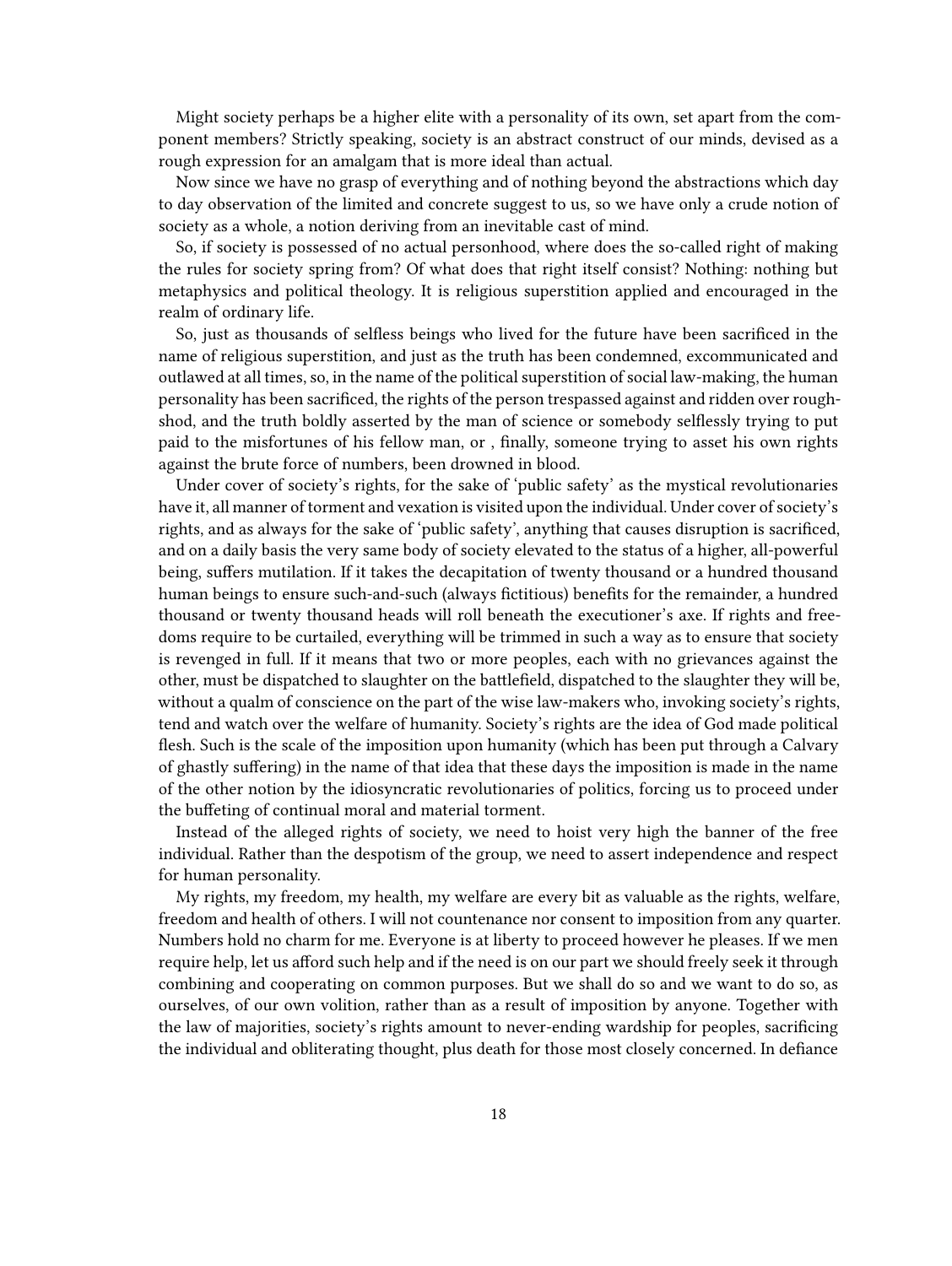of that noxious teaching, revolutionary socialism proclaims the complete freedom of the person and freedom of action for all human beings in a world of equality, solidarity and justice.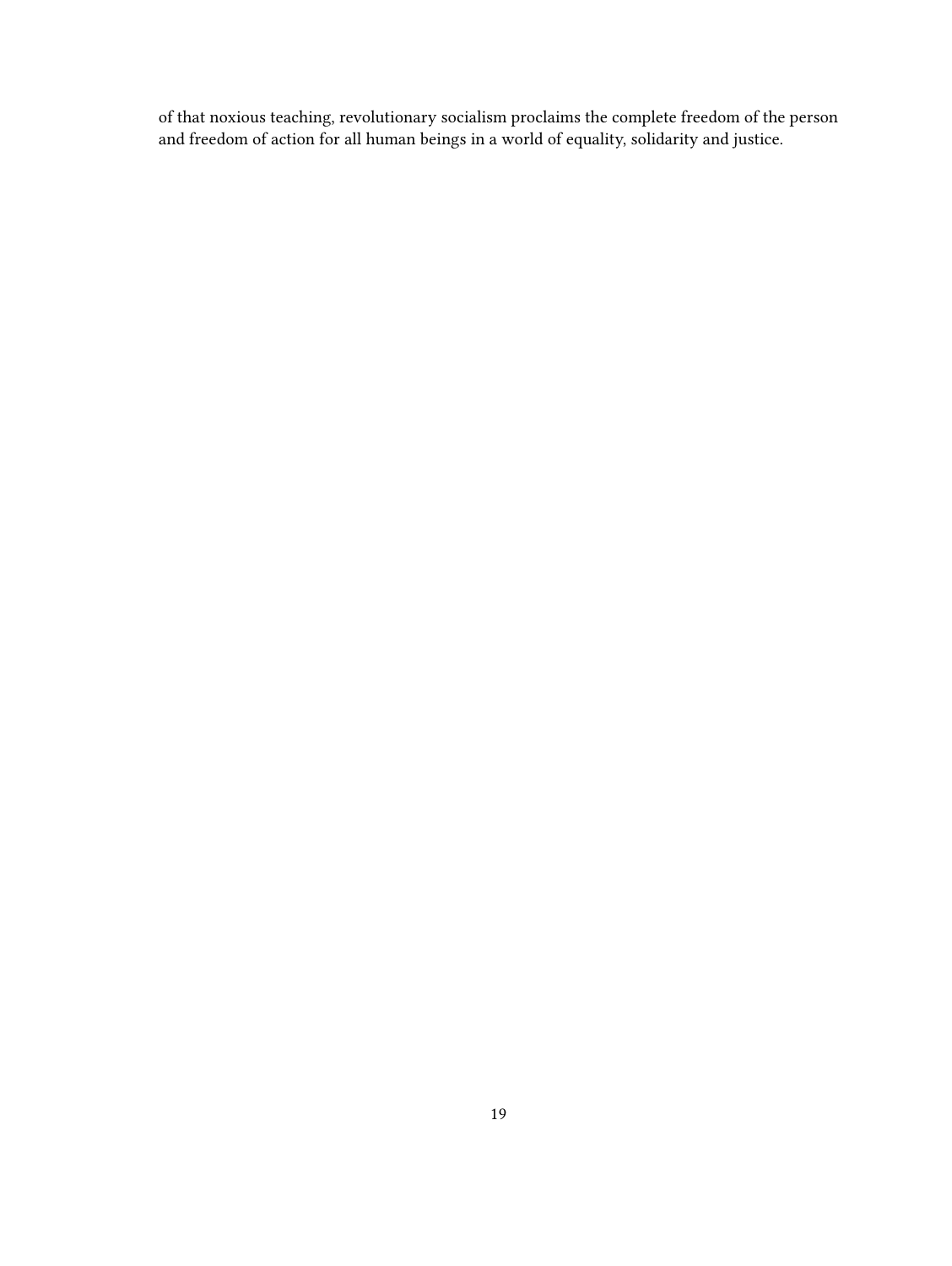# <span id="page-19-0"></span>**VI — Legislated social rights lead to disintegration. Respect for man the driving, cohesive principle. Reason and free agreement rather than law and suffrage**

With the practice and theory of the law of numbers exposed as false, there is no way of telling which of the various social factions competing to run public affairs has right on its side. And since we also assert the rights of the person over the supposed rights of majorities, it now falls to us to explore the principle as it relates to our negation and weigh it up in practice.

In contrast to the rights of society, expressing the despotism of cliques, and in contrast to the authoritarian, governmental principle, upon which law-making is built, we affirm the principle of free contract as the means and instrument of inter-personal relations.

The notion of contract is immediately implicit in the notion of freedom of action. Every individual, master of his own fate, should and assuredly will, at the prompting of needs of which he is sensible, enter into reciprocal relations with his peers in profession, taste and inclinations. Even today it is necessity that brings some persons into contact with others and which prompt groups to reach some accommodation with one another regarding shared purposes. For all its complicated machinery, government merely upsets the harmony of social relationships. In respect of work, production and consumption, contract is the principle underpinning every agency; the mutual compatibility of the parts is the sole guarantor of regular existence; freedom is the sole means of ironing out all differences. Likewise, when it comes to moral relations, it is customs that are the regulator of the evolution in human existence.

With every obstacle removed, all government or legislative restriction upon individual and collective evolution banished, evolving customs and evolution in the wherewithal of social coexistence, as well as in the lives of individuals and things, in short, progress, in its broadest sense, can make its way without let or hindrance.

We contend that that which is resolved by violence and broken down by violence can be resolved and broken down peacefully. Any cohesion or disintegration that is the inescapable outcome of overriding needs should be brought about, not by strife and force, but through the entirely unfettered, spontaneous and emphatic manifestation of the factors that those needs suggest. We proclaim the theory of freedom in all its purity. We want individuals and groups to stand on an equal footing and to be free to reach agreement, seek one another out, come together or stand apart. We want human association to be the result of individual initiative and spontaneity rather than imposed by some political, economic or religious agency. A federation of free producers will be the inevitable outcome of autonomy of the individual. Such an arrangement, a stranger to all legislative uniformity, will of necessity display the features of the widest variety of forms, means and ends. In keeping with life's heterogeneity, and with the fullest expansion of industry and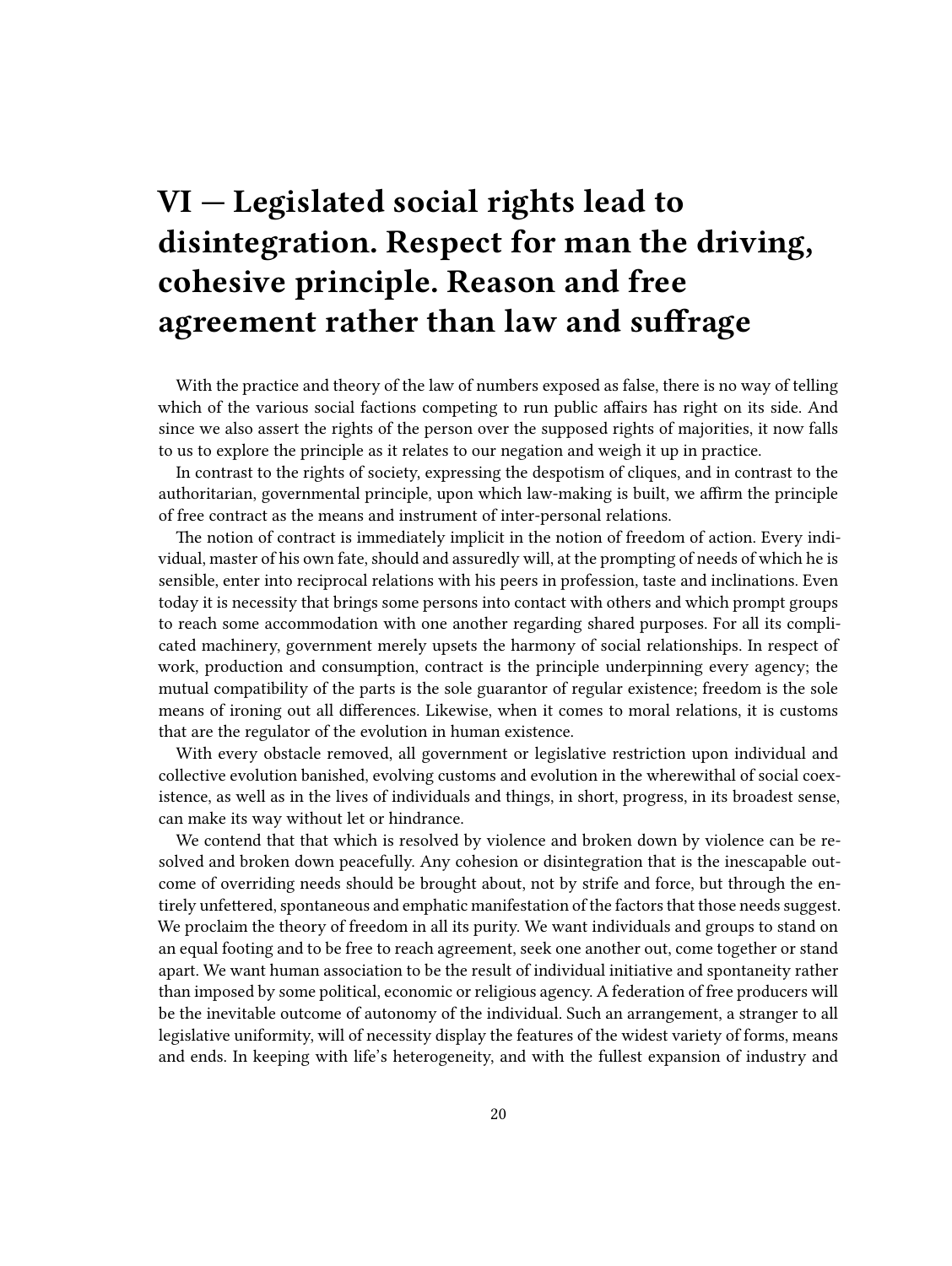science, the multiplicity of groupings, purposes and methods will chime harmoniously with the immeasurable variety of needs. Groups will be free to wind themselves up and amend themselves as often their members feel necessary. They will be able to disband and re-form and fragment or amalgamate as often as is necessary. Should one grouping not agree with the rest, it would be at liberty to plough its own furrow and no one would be able to stop it. If an individual falls out with his associates, he would be free to seek out others with whom he sees eye to eye. Only on those conditions could the life of society be pursued harmoniously and peacefully; only at this price will order emerge as the short-term and necessary outcome of the widest possible freedom of the individual.

We might hear the argument raised against us that what we are advocating is a reversion to primitive conditions, to savagery. To which our answer will be that our brilliant civilisation has much to envy in the primitive condition spoken of so unjustly with such scorn and so dismissively.

Aside from the fact that the arrangement we advocate is a good fit for the infinite variety of life today; and aside from the fact that our obvious advances preclude any reversion to savagery, and given that, no matter what the social arrangement in which we live may be, the gains of progress and science will survive, we have plenty of grounds for arguing that the true principle underlying the life of society, albeit overshadowed or eclipsed in our day by the unrelenting warfare in which we are caught up, retains a latent presence.

"*In small, undeveloped societies*" – says Spencer – "*where complete peace has prevailed over a period of centuries, there is nothing akin to what we term government; they have no coercive organisation, only at best an honorific suzerainty. In such exceptional communities, which are not aggressive and which are, for special reasons, free of all aggression, the departures from the basic virtues of truthfulness, honesty, fairness and generosity are so rare that all that is needed to contain them is that public opinion should be expressed from time to time at gatherings of elders convened at irregular intervals*."

Hartshone tells us: "*The Vehda Bushmen, who have no social organisation, regard it as unthinkable that anybody should be able to lay hands on that which does not belong to him, injure his comrade or utter a lie*."

"*The Bechuanas*" – see Burchell's *Trips into the Southern African Interior* – "*abide by timehonoured custom*."

Among the Korarma Hottentots, "*provided that the old ways do not forbid this, anyone can assume that he is entitled to that which he himself sees as just.*" (Thomson, *Journeys Through Southern Africa*).

The Araucanians "*are guided solely by primitive customs or unspoken convention.*" (Thomson, *Geographical Dictionary* and *Historias de America*, by Alcedo).

Bajah Brooke says of the Dyaks that "*apparently custom has quite simply acquired the status of law and breaches of it are punishable by fines.*" (*Ten Years in Sarawak*).

Among the North American Indians, such as the Snake Indians, who have no government, horse ownership is respected. Among the Chippewa who have no proper government, game trapped in privately-owned snares is regarded as private property. (Schoolcraft, *Expedition to the Sources of the Mississippi*). We could quote a lot of similar facts about the customs of the Aths, the Comanche, the Eskimos and the Indians of Brazil. "*Among the various uncivilised peoples*" – Spencer goes on to say – "*the custom has grown up of respecting rights over the fruit that grows in the tilled field, but not over the soil itself*."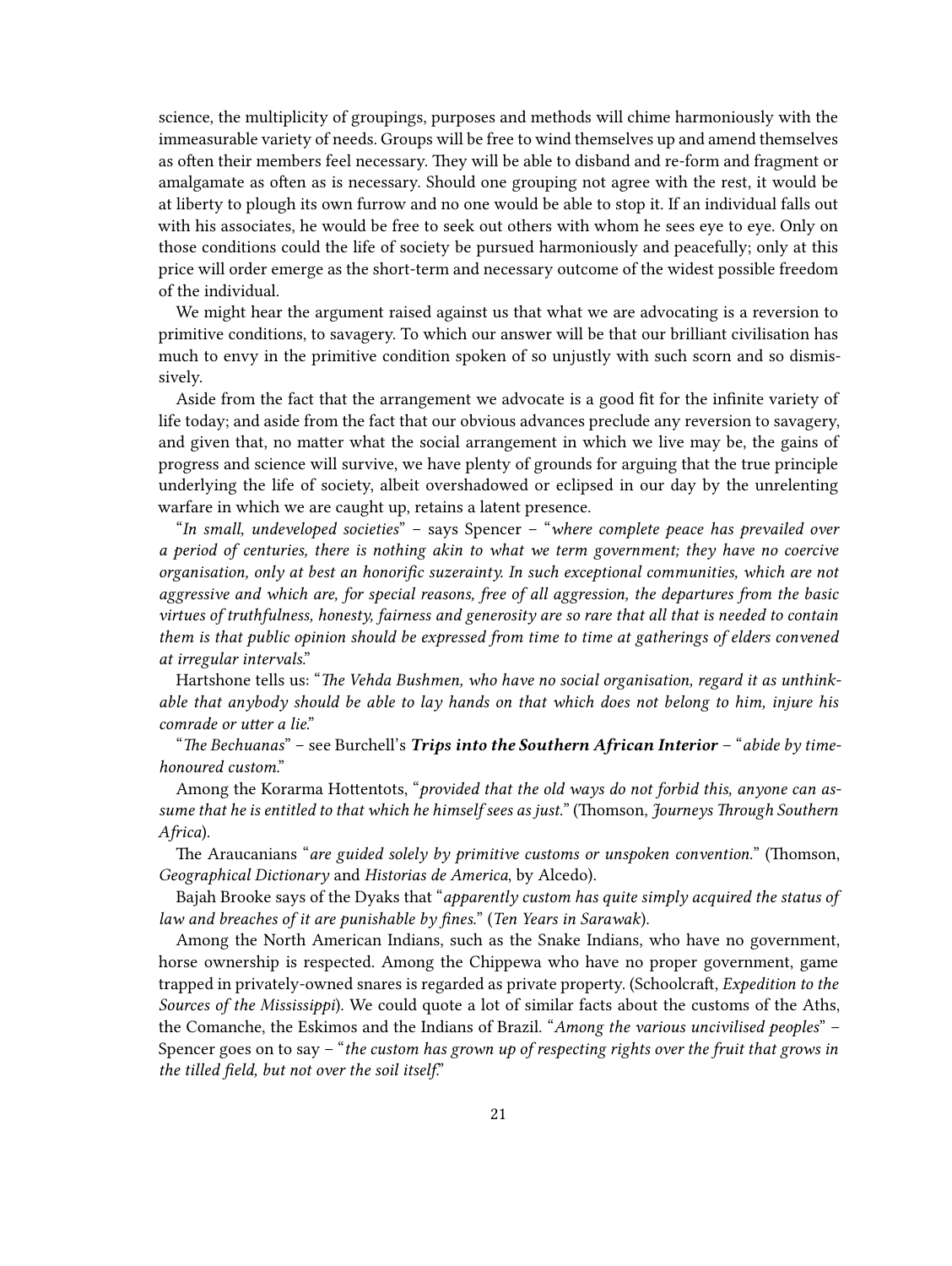Are the organised thievery and lawful thievery of the civilised peoples really an improvement upon all this? Is it not the truth that our blatant immorality, our countless depravities, our crimes without number, and the ghastly decline in our mores place us a thousand rungs below these savage peoples, these contemptible barbarians? And let us not get into the basic virtues of truthfulness, honesty, fairness and generosity. There are lot of things about the unfortunate Vehdas, Araucanians, Hottentots, Bechuanas, and all the forlornly brutish primitive peoples for us to envy.

Notwithstanding the facts cited and a lot more besides that we could add, such is the grip of the government fetishism, se deep-seated the legislative superstition, so deeply embedded the belief in blessed omniscient majorities, that there will still be those who emphatically assert the ridiculousness of an alleged lurch backwards, a nonsensical reversion to what they contend is the most repugnant barbarism and to the human race's original animal condition.

Even the example of what goes on at present will not persuade them. Countless matters are regulated in accordance with custom rather than legislation and, many a time, in defiance of the laws. Business makes loans without any requirement of law and a lot of its expansion occurs outside the law. The most complicated business dealings are pursued by means of arrangements and abide by time-honoured custom. The codes [of law] are late-comers to the scene and a real inconvenience. They cannot even punish bad faith since fraudulent bankruptcies circumvent all the rules.

In public and private dealings, in matters of industry and labour, in the entirety of social life, customs overrule laws. As far as folk are concerned many a law is deadweight. Laws are really an intrusion into the lives of peoples; they are the jaws of a trap that only lawyers and litigants fully understand. With their tremendous variety from one nation to the next, from *comarca* to *comarca* and from people to people, customs are, by contrast, the regulators of our every move and the very stuff of our lives. Which is why men need to live out their lives to the accompaniment of continuous rebellions and ruses of every sort. Furthermore, in order to wriggle out of the effects of the law, in order to operate in a manner consistent with one's own wishes, one is obliged to become dishonourable, unjust and selfish and place one's personal interest above any other consideration, the upshot being that the law conjured up by the majority is the cause of all our afflictions and the utter negation of personal integrity and human freedom and all for the benefit of a huge number of nincompoops or a minority of rogues.

So, if the straightforward, practical life of some peoples could be wedded to the reality of a civilised existence in defiance of the law, that just goes to show that rule by majority is not only phoney but also unnecessary and harmful. So what are we to say to the disbelievers, the fanatical supporters of numbers, the worshippers of this modern fetish?

Atrophied brains are incapable of comprehending the genuinely positive aspects of life in society and only manage to glimpse its artificial side. Preoccupation with politics blinds them and every effort made to restore their sight proves pointless. We even question whether they are susceptible to taking their place in a new world and capable of adapting to new ways of life.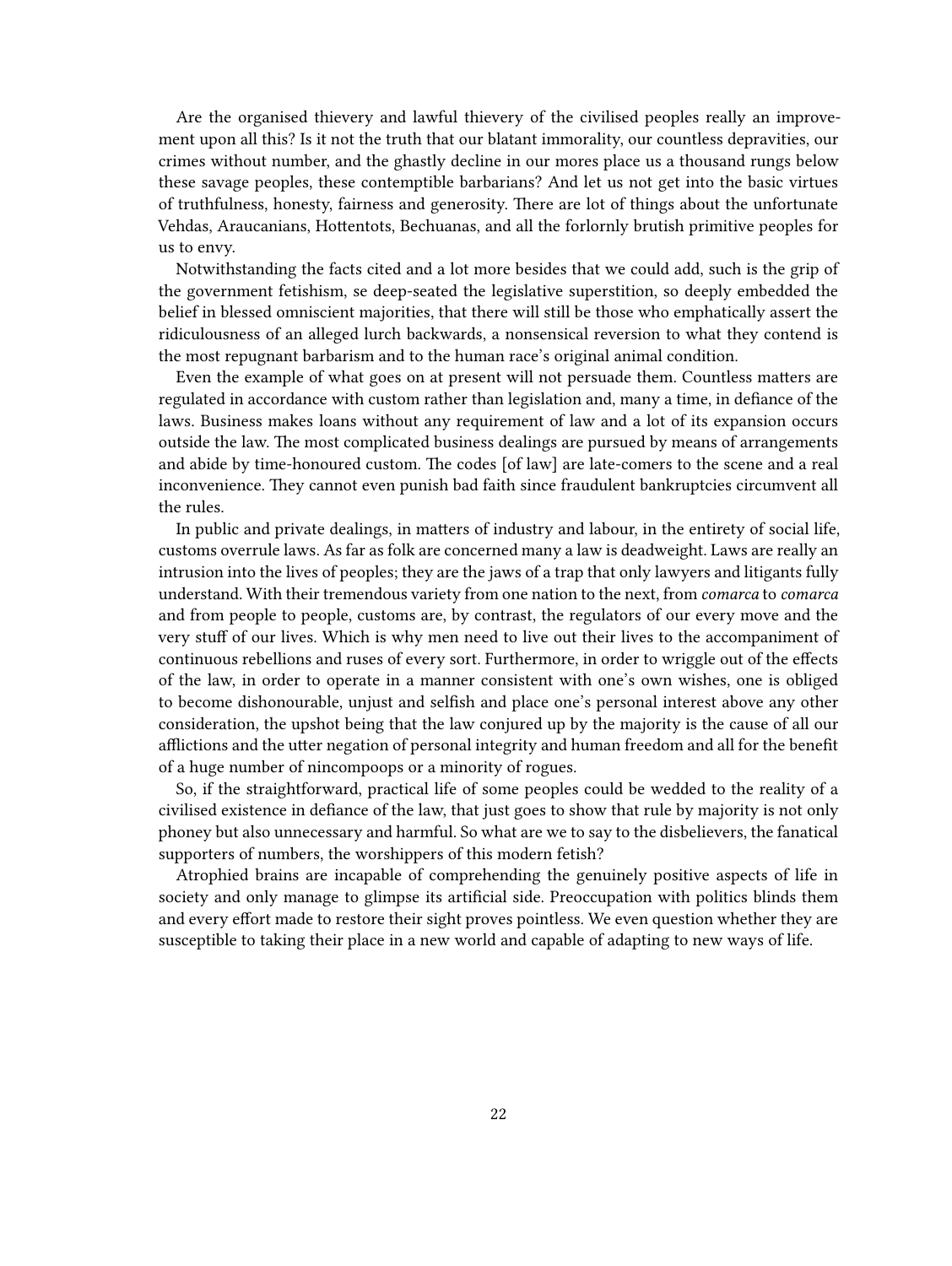#### <span id="page-22-0"></span>**VII — The exercise and practice of association founded upon trial and error**

And then somebody will say to us: show us how social groups will be able to sort themselves out without recourse to suffrage because, between primitive societies and today's society, there is of course, a huge difference, with the latter's sphere of action being rather infinite as compared with the rest. In the former, means and ends are concrete and determined whereas in the latter they vary widely and are indeterminate. Let us assume that you set up production, exchange and consumption associations, that everyone is free to make whatever arrangements he deems best, that everybody enjoys the same rights and the same means of survival. How, in terms of practicalities, would you proceed?

Well, in precisely the same way as trade and industry proceed today. Take a trading company: the partnership agreement is drawn up and the partners never have any call to resort to voting. Each of them has a well-defined part to play. The administrator administers in accordance with the rules of accountancy. The manager in accordance with the technical instructions issued to him. It never occurs to them to put the normal operation of the business to a vote. If ever the partners try to take on new work or widen the scope of their business, this is always done with agreement across the board. If such agreement is not there, the company will carry on, restricting itself to that which had previously been agreed. This is the day-to-day practice. But if, by chance, and this would be a real exception, some of the partners insist upon exploring fresh avenues, then the company is immediately wound up. We are discounting the very rare cases in which the difference of opinion erupts into a noisy dispute because, the privileges of ownership not being at issue, such clashes of interests cannot come about and any other personal difference can always be sorted out through amicable mediators in a company in which there are no privileged rulers nor judges.

Is the example we quote authentic or not? Is it or is it not capable of serving as a model?

Plainly it is authentic and yes, it can set the pattern. So let us apply this approach to future production associations, whilst resolving, in the implementation of it, various practical examples put to us on occasion by workers with whom we have ties of friendship and comradeship. Take, say, a mechanics' association set up to cater for the requirements of such-and-such a branch of production. On joining, they will naturally prescribe the working conditions, establish how their day-to-day affairs should be handled and pay especial attention to the reciprocal dealings incumbent upon every single one of them. Unless they can see eye to eye, the association will not be formed. Just like today, each group will be made up of personnel who see eye to eye with one another. It may then be the case that, instead of one society, there are twenty of them, in which we do not see a problem, especially when, thanks to the law of necessity, those sundry associations will tend to coagulate and fuse into just one. Trial and error will teach everyone the common path, if there actually is only the one.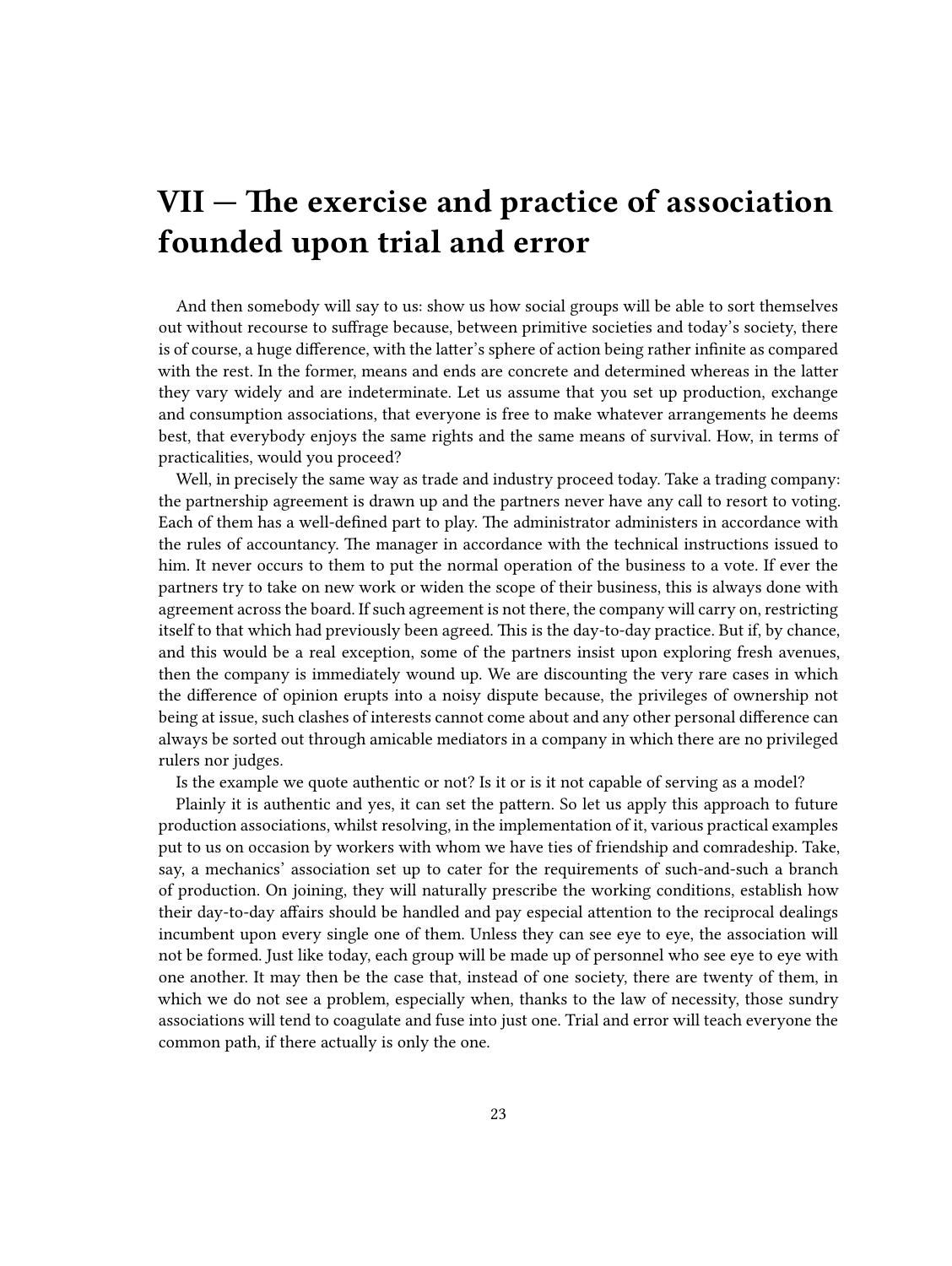Let us look at a few specific instances. Take a foundry that is, as we would define it, properly organised. We do not think that there is anyone who will not think that that much is possible. Along came the summer, we were told by one old friend, and conditions within the workshop made work onerous. There was a zinc roof, inadequate ventilation and, as a result, the heat grew unbearable. What would we do? Work only during the early morning hours? Many a one would prefer anything rather than an early morning start. Should some work the mornings and others the evenings? The nature of the work would likely require that they all work the same hours. They would have to come to some arrangement, or defer to some sort of direction.

The answer, then, is simple. The first thing to be done would be to alter the conditions within the workshop, ventilating it, preventing the entry of the sun's rays and, in short, sorting everything out so that the work might be carried out under good conditions. Everyone, surely, would be in agreement with that arrangement. That done, the matter is no longer serious. If the nature of the task allows, the immediate solution is for everybody to agree to work during the early hours of the morning and in the later evening. Because, assuming that they all have a personal interest in supporting the association in carrying out its tasks, and there is no denying that they do, there can be no question but that they would all defer to and all accept some small sacrifice.

In the end, the issue is of so little account that one way or another the requisite agreement would have to be reached. In this instance putting matters to a vote would resolve nothing. What they are compelled to do today by their boss, would they not have to do in their very own interests? It should be borne in mind that the appetite for work and sacrifice is never greater than when one's own interests are at stake. Let us take the case of a hat-makers' association. Imagine a factory,

Take a factory for example, a workshop given over to the manufacture of hats and founded, run and managed along the same lines as that foundry. Let us imagine that the partners have urgent need of a machine to simplify their operations and invite the mechanics to come up with the new apparatus they want. Let us imagine that they are offered a range of machines from which they must select one and give it preference over the rest. It is, we have been told, inevitable that they will have to defer to the wishes of the majority! Not at all.

The solution, as every one of the partners would immediately appreciate, would be to deploy all of the machine options presented and try them out. Why would majority rule come into it when it comes to the act of choosing? Experience, trial and error will indicate which option is to be preferred. And if it should still be the case that two or more of the machines are ranked more or less equally, there is still the solution of trying them out over a longer period of time until it becomes plain which one offers the most advantages or if they would both serve equally well. This is what the practice is these days, so why would it not continue in the future?

In short, there is no question but that in the future operational problems will arise that trial and error will not be able to resolve. And then what do we do? Well, quite simply, break up the teams so that each can operate by its own special method; and, were the matter such that there would be no merit in subdivision or if it was necessary for all the personnel to stay together as a body, they would of course all arrange to be guided either by the views of the most intelligent among them or by that of the most practical of their number and – should that fail – ultimately, by the opinion of the majority, because in that assuredly exceptional circumstance, the issue would not rank as a generally mandatory principle or law to be carried out and would carry none of the compulsion we find at present. Besides, it would be merely a transitional arrangement with no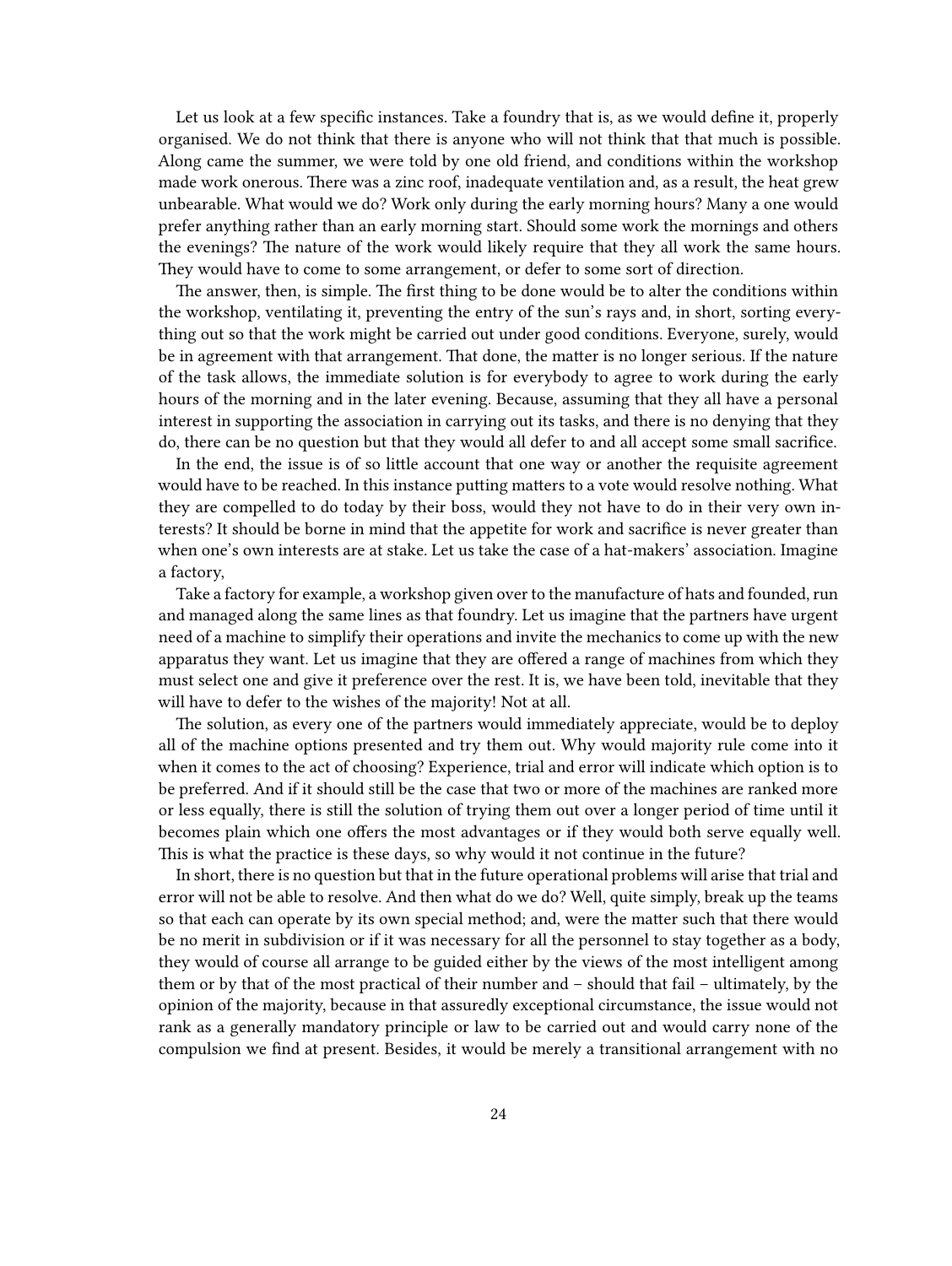implications for the rest of the body of society as long as it did not go beyond private operations or the bailiwick of the specific collective implementing it on a regular basis.

Now let us apply the same analysis to more transcendental examples.

How are farmers going to come to agreement over the cultivation of the soil? Who is going to concentrate on the running of trains, organising communications and transport services? How is work to be shared out and who will appoint the technical and administrative staff? And how are matters of education, assistance and security to be handled?

These are questions we can wriggle out of answering because in actual fact we cannot be asked to determine in advance every jot and tittle of what social living will be like in the future.

Is there any real problem with answering them, though, when we have already laid down the general principle upon which the body of society must, as a matter of logic, be founded?

For one thing, let us point out that, just as matters medical, mechanical, architectural and many another are not subject to majority rule, so matters agricultural, economical and , basically, any others relating to man's existence should not be subject to such rule either; instead, such matters, just like the ones we first mentioned, should be entrusted to persons well versed in the area, to expert personnel, with the general stipulation that these be subject to criticism and analysis from those required to act upon their advice or prescriptions.

Just as we take the doctor's opinion at face value, albeit reserving our right to repudiate it and follow the opinion of someone we deem more competent, so in other matters too we can embrace the views of the experts, whilst, however, reserving our right to drop them in favour of others who might strike us as nearer the mark.

In matters agricultural, for instance, it is for the expert, the agronomist to decide what sort of cultivation is appropriate for each tract, how it should best be worked, which fertilisers are to be preferred. It follows that those to whom it falls to serve in that expert capacity must join the farming associations. Where else would they go?

Doubt may be cast upon the readiness of the peasants to accept their contribution, and our answer to that is that that would certainly be a matter of regret, but that it would have to be left to time to eradicate the concerns engendered by society's present status, concerns utterly extraneous to the society we have in mind.

Be that as it may, the task of those with expertise in farming would be to win acceptance from those currently bereft of all expertise; we already know the huge potential of the expert if he persists in using solicitude and experience to win people over. Also, even should the peasants make their own way without any outside advice, if an agronomist's advice can be so described, it would certainly not enter their heads to put matters relating to farming and cultivation of the soil to a majority vote. Even by current standards, they have enough expertise to usefully direct their efforts in what is their constant undertaking.

When it comes to the operation of the railways and communications-transport services, it seems to us that since each producer cannot have a train at his beck and call, such services are going to have to be managed by the groups charged with them and tailored to general requirements. As ever, given their expertise in the area and in the information thrown up by statistics, technical staff will see to it that things are handled in such a way as to meet those general requirements. We will be told that there is a preference in that which confers upon that majority certain rights above and beyond the rest of society; but this is a preference which does not apply willy-nilly to every whim of that majority, but is a reasonable preference to which none may take exception in this day and age.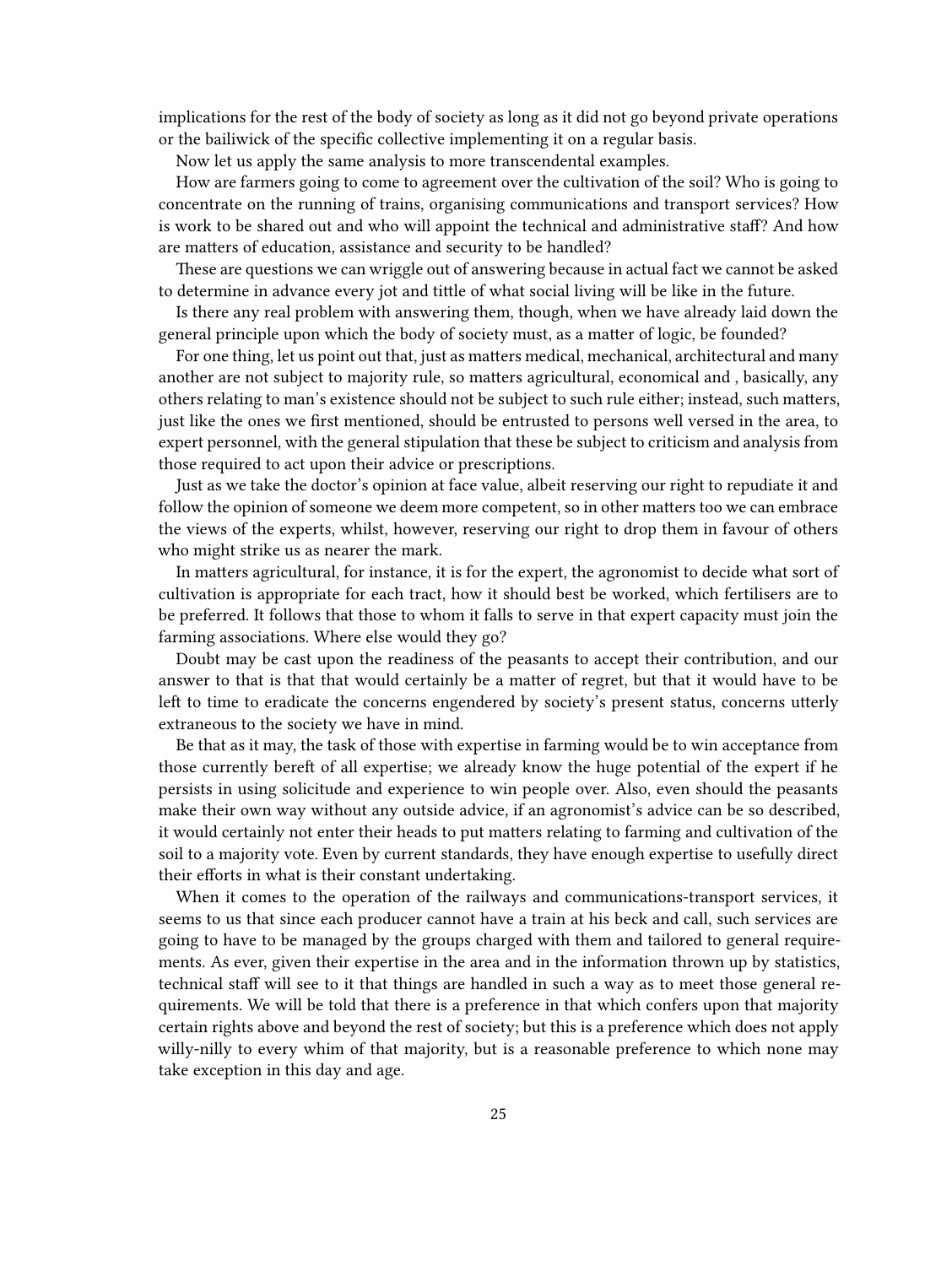We still reckon that man is in actual fact never entirely free, but, as Pi y Margall has put it, is en route to becoming so. We seek complete freedom of action, and when we say complete, we mean without limits other than natural limits and none of the fictitious limits that man sets for himself at present.

That man cannot fly is a natural fact, in that he is not suitably equipped to do so, so it would be laughable to lobby for him to have the freedom to soar through the clouds. There would be a case if the time should come when he had the means to fly and if there was some artificial obstacle preventing him from doing so. Similarly, man does not yet possess the means to be able to travel as and how he pleases, so it is ridiculous raising questions about his greater or lesser freedom for he simply cannot do it. Had man such means, there would be no contest, because then, in this as in everything else, each man would be free to do as he pleased, with prejudice to none and without having to defer to any

body, whether he belonged to the majority or not. Matters relating to education, insurance and assistance would have to be resolved the same way. Each collective would resort to one or more approaches and trial and error would see to the elimination of the ineffective and harmful ones. If the teaching body was not of one mind in an area, say, each person or group would strive to apply his/their particular methods, bringing forth good instead of bad. If any difference of opinion had to be resolved by the majority which, being omniscient is all-competent, then it would be worth dispensing with teachers because their expertise would count for nothing alongside the blind will of a handful of men. If the residents of some city could not see eye to eye over assistance and insurance against unforeseen accidents, whether deriving from nature or from man, there would likewise be no reason to resort to majority rule which would produce results here as bad as it does in the field of politics. Every partner would always be free, either on his own or in concert with others, to do as he saw fit. Once again, trial and error would at all times show up the effectiveness of one arrangement and the ineffectuality of a rival one.

And what of the distribution and recompense of labour? we will be asked. How will a trading or industrial concern such as the one cited at the start of this analysis go about the allocation of work? How will that work be rewarded? Why, in accordance with a contract. No more, no less. So much for life in the future. Each producer association will have all these things set out in a contract in advance. Communist, collectivist or mutualist arrangements can be properly put into practical effect. Won't the partners be entitled to do just that? Will they not have a completely free hand to proceed as they see fit? Application of rule by majority here would have damaging implications. In a hat-making factory there would be no argument over who does the metalwork and who does the ironing. Well the same would apply to other trades as well, because in practice, working life is not some metaphysical pursuit beyond mere mortals but something real in which everyone has a say. There will be different rates of pay since account may be taken in one context of individual effort, whereas in a different context that will not be the case. Where personal effort is taken into account, it would take only a straightforward pact, a contract, to iron out any issues. In short, all our business would be sorted out by means of simple agreements and it will not take much before we are applying to work that which is applied in mathematics proper. Go visit the workshops and the workers will tell you whether such agreements are feasible or not.

The same will apply where no account is taken of individual effort but where attention is paid to needs (communism). The basis of the recompense of labour or the distribution of goods will still be the compact and the mutual arrangement reached in advance.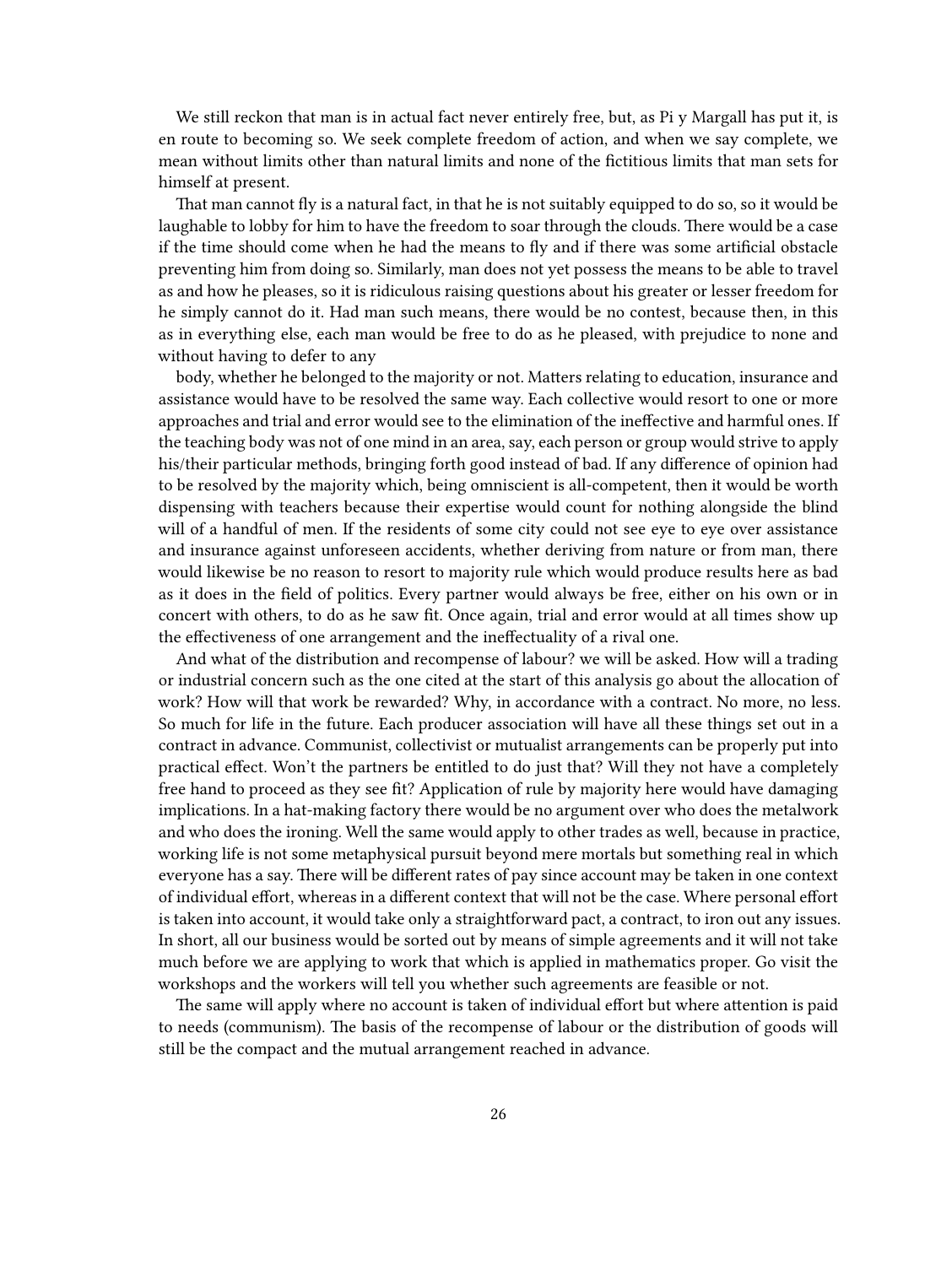Which still leaves the thorny issue of technical and administrative staff. No trading or industrial company has ever been known to appoint its cashier by majority vote, any more than its book-keeper or their assistants. The law of numbers is a law that does not apply outside of political societies or societies which are not political but which are out to ape them. Within each collective, every person has been allocated a function on the basis of his aptitudes and abilities. And, should there be more persons suited to a particular function than are required in any collective, some are going to have to make do with performing some other role or quit the collective. The needs of production would then, as ever, govern how work is distributed. On pain of suicide, men would agree to carry out those duties most critically important for general existence.

All of the issues that might stack up around the future evaporate like smoke in face of the chaos at present … The thousands of workers perishing in poverty are not idle because of some laughable preference for this function over some other function. Were they able to answer the call of their needs, they would gladly turn their hand to any trade in return for a livelihood.

We see no need for further examples. Lots of associations today live without governors and without voting. What holds true with regard to a given number of individuals holds true also for an even bigger number within a unit. What holds true for this latter example is equally true if a further unit is added on. And regardless of the numbers of persons involved. Such is mathematics.

The existence of just one group of people, surviving without votes and government arrangements, is proof that society as a whole can survive without governors and without voting, proof that our argument is no utopia, no impossible dream, since it all boils down to a general application of the practicalities of a specific experience.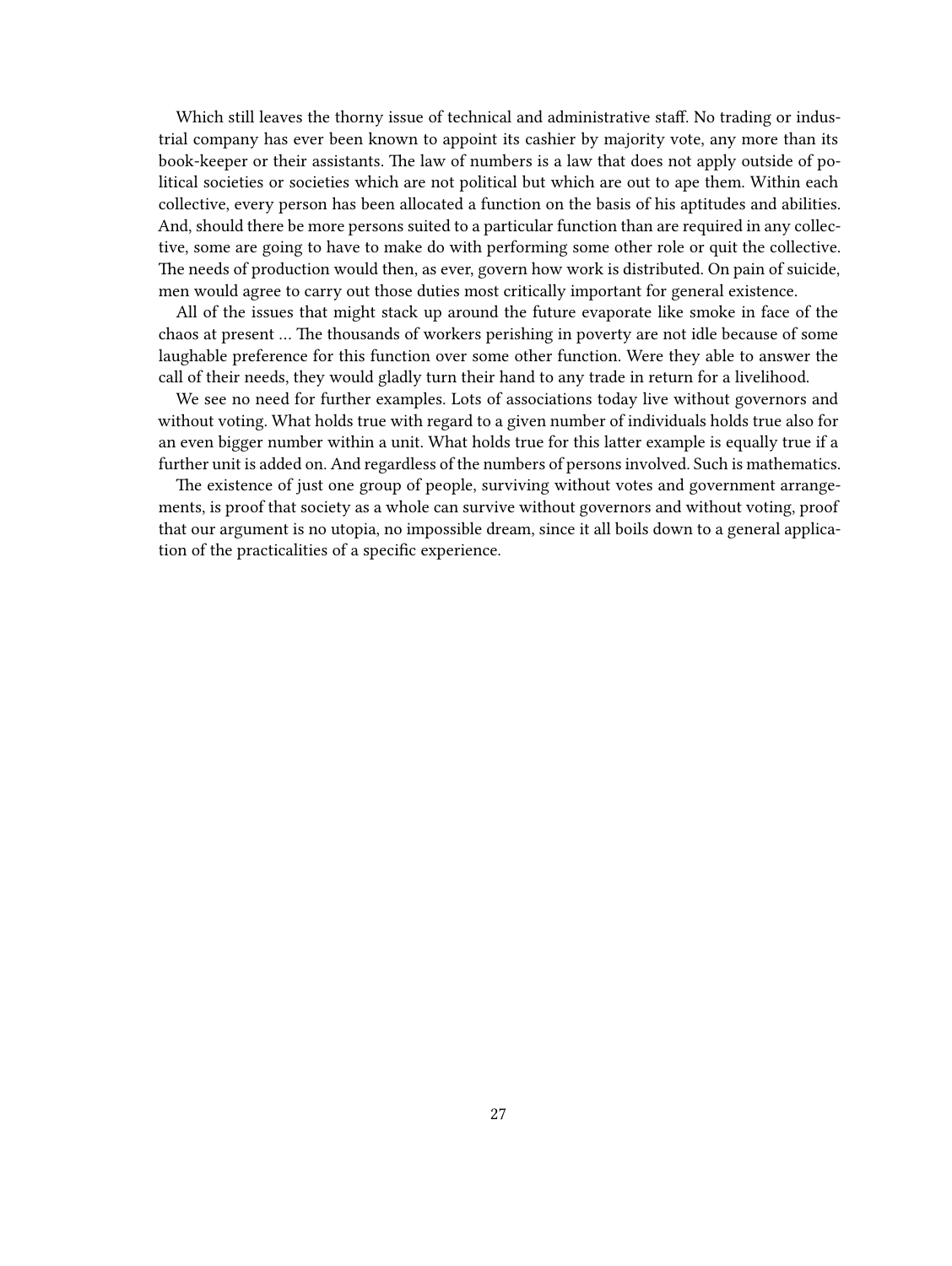## <span id="page-27-0"></span>**VIII — Against divisive, coercive authority: the unfettered exercise of intelligence as a creative, organising influence**

And still, in a last ditch effort, there will be someone who will pipe up and ask: Won't each and every one of those administrators be a boss? Won't each and every one of those technical directors be a new master? Won't each and every one of those associations not constitute a fresh authority vying with other authorities? You're tearing down one set of authorities and conjuring up a fresh set!

An administrator or a director-facilitator count for no more and no less than workers in our egalitarian organisation. Stripped of the privilege of ownership, rather than operating as chiefs, they engage in the work of cooperation, for it is the privilege of ownership that conjures up and encourages the tyranny of chieftainship, the despotism of the master. Do away with property and all authoritarian supremacy is rendered impossible. Do away with government and likewise all of the privilege of appropriation evaporates.

This applies equally to producer associations.

Bereft of exclusive ownership of things and of the authority and force required in order to impose their will, life would of necessity boil down to cooperating with other associations in the orderly and smooth pursuit of the purposes shared by them all. Just as every person needs the labours of the rest in order to survive, so each group also needs the labours of other groups before it can operate smoothly. No association is going to be able to survive on its own output alone; it will, rather, have need of a host of things which he other associations must supply. Ready agreement will be the only way in which the reciprocal relations and exchanges without which life is not a possibility, now or ever, can be established.

So let us cast aside a world of artificial authorities conjured up and sustained by force and upon the ruins of that world build a world of freedom with all its natural implications, including .. why not admit it? … the freely accepted influence and authority of wisdom and virtue, in that we are not out to destroy the imperishable in Nature, but only that which has been conjured up by man and which binds him hand and foot to the phoney belief that, in the absence of supremacy of force or numbers, social life was not possible. We are out to destroy, not that which is implicit in people's living in communion with one another, but the extent to which people, in their early beginnings and as part of their animal nature, waged continual and unrelenting war in order to embed the privileges of wealth and the overwhelming force of all the powers-that-be, be they religious, political, military or legal. We are not laying the foundations of a new world of new powers-that-be, because we afford the scientist no formal and unchallengeable authority; because we are not founding some brains trust, let alone a company of saints to govern us. We do embrace, whenever we feel it is right, the views of those best equipped by education or experience, just as we hope that, likewise, our own views will be accepted and we are out to bring knowledge of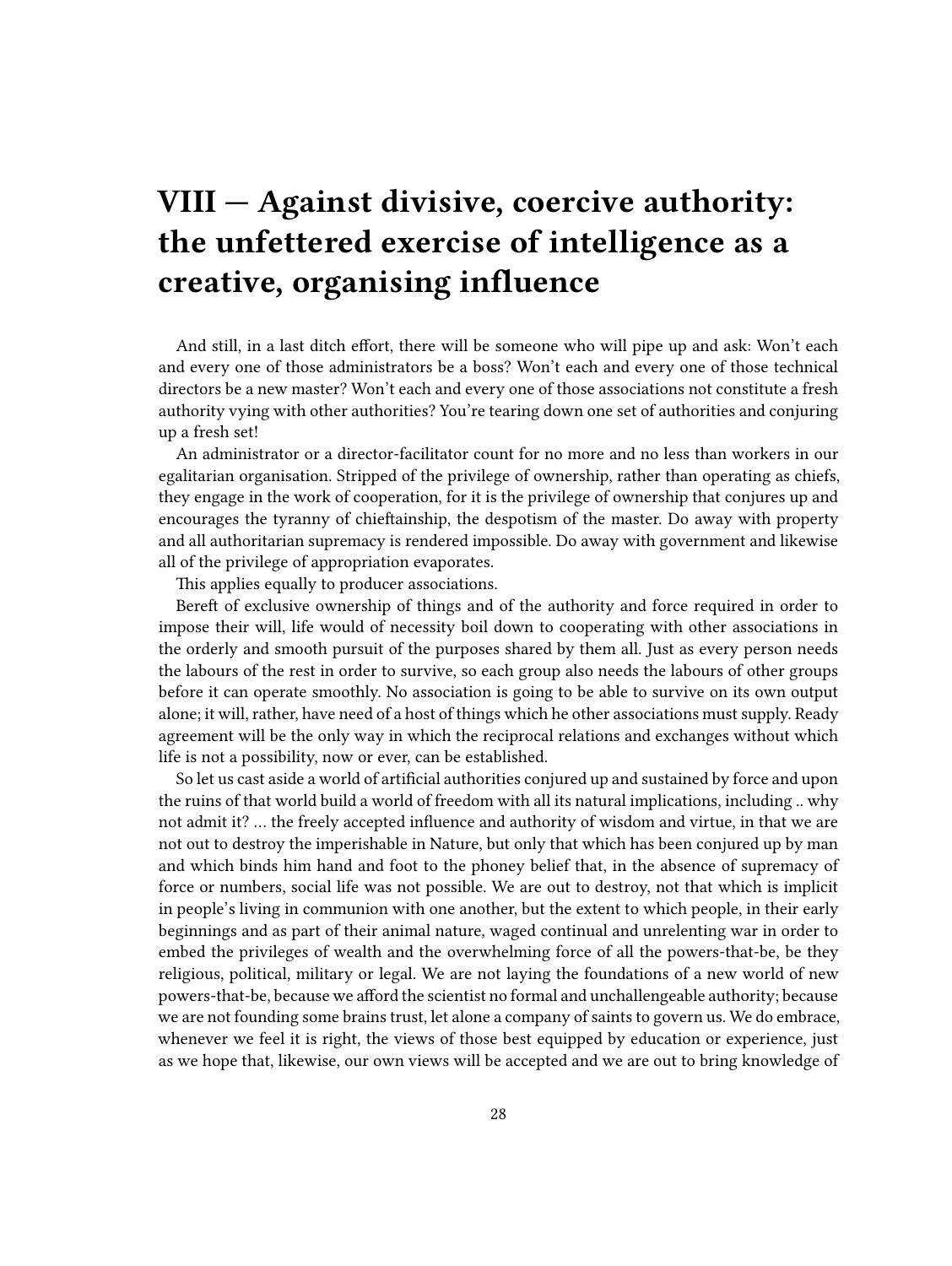science to all men, excluding none, so as to render any vestige of personal servitude that much more impossible. In short, we strive for the complete emancipation of body and mind, or, as a believer might put it, for the root-and-branch emancipation of matter and spirit. But just as we cannot escape the physical laws by which we are bound, indeed, real human progress means self-emancipation from all law, even the laws of Nature, so neither can we crudely dismiss the counsel of science and sage. Even when we make a real effort to emancipate ourselves through our knowledge of the former and any sway exercised by the latter. Our ultra-materialist outlook prompts us to think of man as being bound by physical laws, but we always strive against the harm they do to him, by breaking free of the very same bonds and trying always to redeem ourselves by means of rebellion and wisdom from the brutality of any force affecting him. So how likely are we to accept the authority of any man as infallible and unchallengeable? His advice is, as far as we are concerned, mere loose change, just as it is today for educated folk, folk who have abandoned all belief in infallibility of any sort.

"*When it comes to shoes*" – Bakunin said, and let us close with his quotation from him – "*I turn to the authority of the shoemaker; in everything having to do with buildings, canals or railways, I seek out that of the architect or engineer. For every specialist science I look to such-and-such a man of learning. But I do not consent to the shoe-maker, the architect or the learned man forcing their authority upon me. I accept them freely and with as much respect as they deserve in terms of their intellect and their character, their knowledge, but at all times I reserve my incontrovertible right to criticise and censure. I consult not one but several authorities on a given issue; I compare their opinions and in the end I choose the ones that strike me as being most right. For that very reason and even in relation to special matters I recognise no infallible authority: no respect that I may have for the authority and honesty of this person or that can induce me to place absolute faith in him. Such faith would be fatal to my reason, my liberty and indeed to the course of my thinking; I would immediately be turned into a dull-witted slave, a mere instrument of the will and interests of others.*

*If I defer to the authority of another in respect of a given matter and somehow, insofar as it strikes me that I need to, abide by his guidelines and indeed direction, this is because such authority is not foisted upon me by anybody, God or man. Otherwise I would shun it, aghast, and to the devil with their advice, direction and services, certain that I should have to pay the price for any such glimmers of truth, wrapped in a host of falsehoods as they might offer me, in terms of the loss of my liberty and self-respect.*

*If I defer to the authority of another in respect of a given matter and somehow, insofar as it strikes me that I need to, abide by his guidelines and indeed direction, this is because such authority is not foisted upon me by anybody, God or man. Otherwise I would shun it, aghast, and to the devil with their advice, direction and services, certain that I should have to pay the price for any such glimmers of truth, wrapped in a host of falsehoods as they might offer me, in terms of the loss of my liberty and self-respect.*

*I defer to outside authority in certain matters because they are not imposed upon me by anything other than my own reason and because I am conscious that I cannot possibly have a grasp upon much of human knowledge in its every detail and in its full extent. Even the greatest individual intelligence cannot compete with collective reason when it comes to intelligence. This being why, in science as in industry alike, the division and amalgamation of efforts are a necessity. Give and take, that is what human life is all about. Everyone leading and being led in turn. This being why there is no fixed and constant authority, but rather a continual exchange of authority and mutual subordination which is temporary and above all, voluntary.*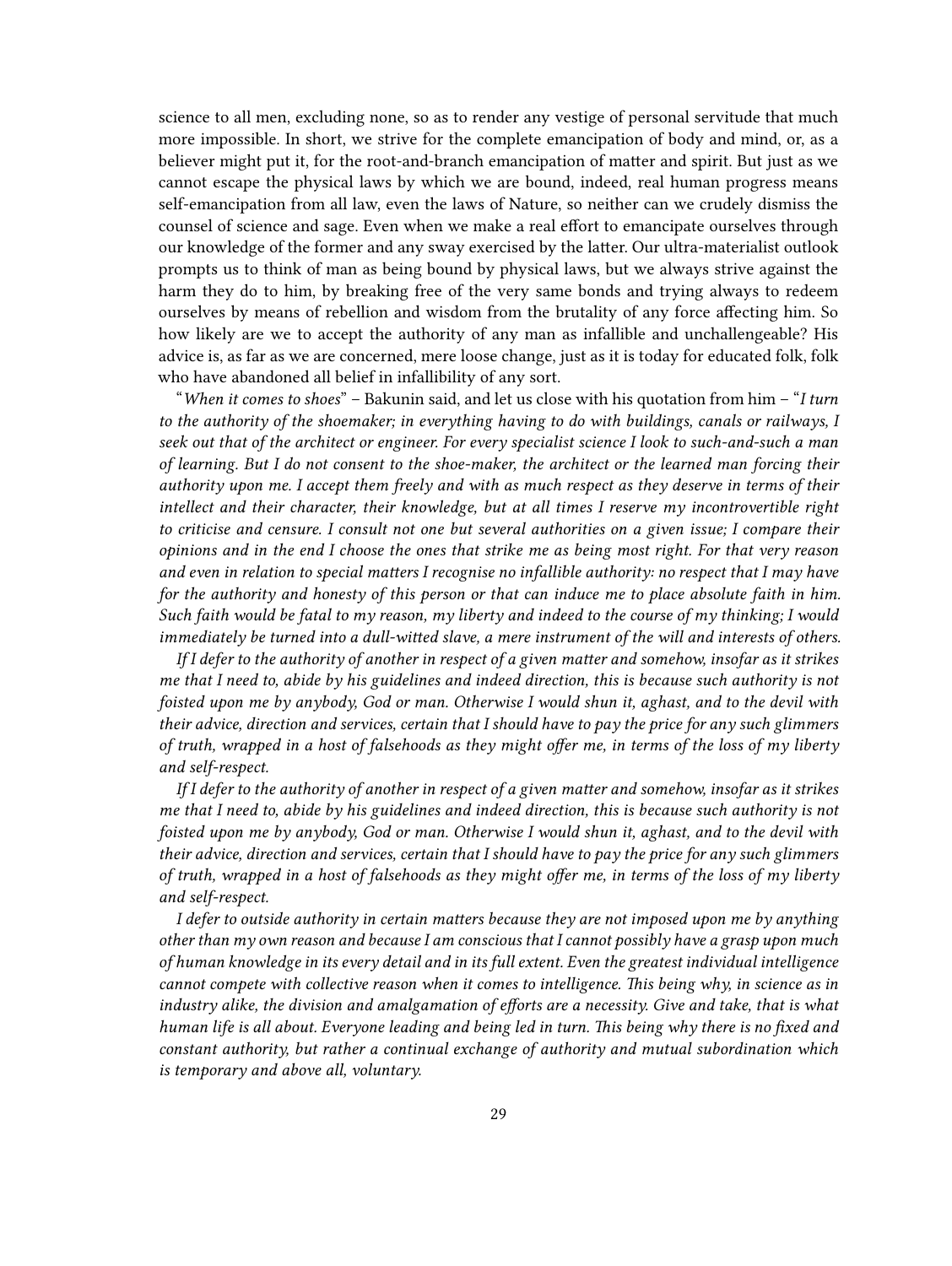*On the very same grounds I am prevented from acknowledging any fixed, constant and universal authority, because there is no one in the world capable of embracing all the wealth of detail in every science and in every realm of the life of society, without which the application of science to life is impossible. And should someone, riding roughshod over this, seek to impose his authority upon his fellow men, such a creature would have to be banished from society because his authority would inevitably reduce his fellows to slavishness and imbecility. Not that I think that society should mistreat men of talent, as actually occurs at present; but I do not believe, either, that it should take its indulgence of them to such lengths, let alone grant them exclusive privileges or rights whatever these may be, and on three grounds: first, because a charlatan might often be mistaken for a genius; second, because, under such a system of privilege, a real sage might be turned into a charlatan; and third, because it would be tantamount to society's appointing itself a master.*

*But whilst we reject the absolute, universal and infallible authority of men of science, we willingly defer to the venerable, though relative, temporary and limited authority of the representatives of the special sciences, for we could do no better than refer to each in turn, placing much store by the precious reports they supply to us, provided that they willingly receive our on every occasion and in relation to every matter in which our competency may exceed their own. Broadly speaking, there is nothing better than the sight of men endowed with great knowledge, great experience, great intellects and above all, big hearts, wielding legitimate, natural influence over us to which we freely surrender and which is never imposed in the name of any authority, be it divine or human. We accept all natural authorities and all influences* de facto*, but none* de jure*; any formally imposed* de jure *authority or influence turns directly into oppression and falsehood , delivering us up inevitably, as I believe I have shown, to slavery and nonsense.*

*In short, we reject all legislation, all authority and all influence that is privileged, formal and legal, even should it derive from the ballot box, persuaded that it will never profit anyone other than a ruling, exploitative minority to the detriment of the interests of the vast majority subject to it. This being the sense in which we really are anarchists*."